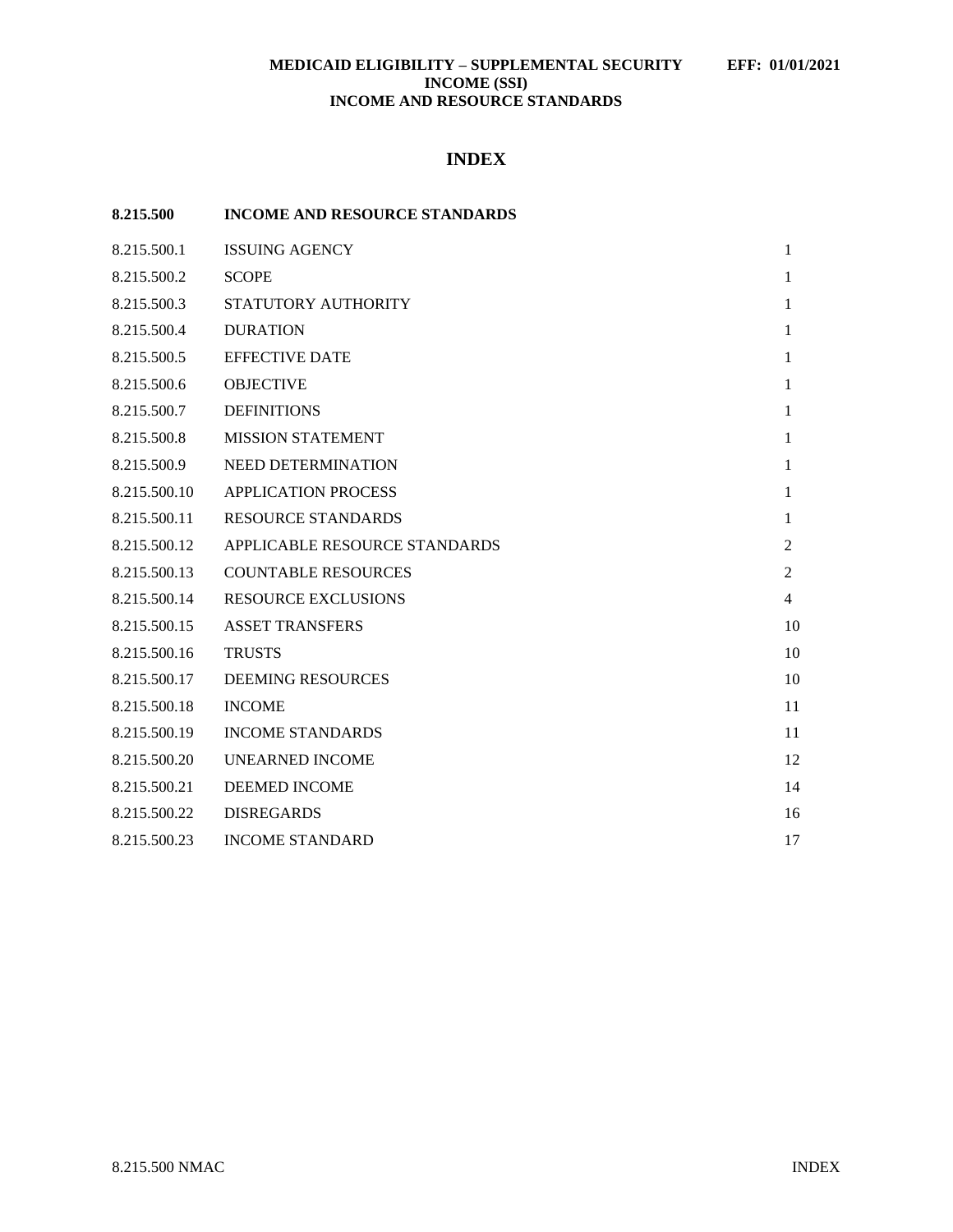**TITLE 8 SOCIAL SERVICES**

# **CHAPTER 215 MEDICAID ELIGIBILITY - SUPPLEMENTAL SECURITY INCOME (SSI) METHODOLOGY**

## **PART 500 INCOME AND RESOURCE STANDARDS**

<span id="page-1-0"></span>**8.215.500.1 ISSUING AGENCY:** New Mexico Human Services Department (HSD). [8.215.500.1 NMAC - Rp, 8.215.500.1 NMAC, 3/1/2018]

<span id="page-1-1"></span>**8.215.500.2 SCOPE:** The rule applies to the general public. [8.215.500.2 NMAC - Rp, 8.215.500.2 NMAC, 3/1/2018]

<span id="page-1-2"></span>**8.215.500.3 STATUTORY AUTHORITY:** The New Mexico medicaid program is administered pursuant to regulations promulgated by the federal department of health and human services under Title XIX of the Social Security Act, as amended and by the state human services department pursuant to state statute. See Section 27-2-12 et. seq., NMSA 1978 (Repl. Pamp. 1991).

[8.215.500.3 NMAC - Rp, 8.215.500.3 NMAC, 3/1/2018]

<span id="page-1-3"></span>**8.215.500.4 DURATION:** Permanent.

[8.215.500.4 NMAC - Rp, 8.215.500.4 NMAC, 3/1/2018]

<span id="page-1-4"></span>**8.215.500.5 EFFECTIVE DATE:** March 1, 2018, unless a later date is cited at the end of a section. [8.215.500.5 NMAC - Rp, 8.215.500.5 NMAC, 3/1/2018]

<span id="page-1-5"></span>**8.215.500.6 OBJECTIVE:** The objective of these regulations is to provide eligibility policy and procedures for the medicaid program.

[8.215.500.6 NMAC - Rp, 8.215.500.6 NMAC, 3/1/2018]

<span id="page-1-6"></span>**8.215.500.7 DEFINITIONS: Relative:** A son/daughter; grandson/granddaughter; step-son/step-daughter; inlaws; mother/father; step-mother/step-father; half sister/half brother; grandmother/grandfather; aunt/uncle; sister/brother; step-brother/step-sister; and niece/nephew. [8.215.500.7 NMAC - Rp, 8.215.500.7 NMAC, 3/1/2018]

<span id="page-1-7"></span>**8.215.500.8 MISSION STATEMENT:** To transform lives. Working with our partners, we design and deliver innovative, high quality health and human services that improve the security and promote independence for New Mexicans in their communities.

[8.215.500.8 NMAC - N, 1/1/2021]

<span id="page-1-8"></span>**8.215.500.9 NEED DETERMINATION:** This section describes the methodology to be used in determining countable resources and income for medicaid eligibility categories which use supplemental security income (SSI) methodology. Medicaid eligibility is determined prospectively. Applicants/recipients must meet, or expect to meet, all financial and nonfinancial eligibility criteria in the month for which a determination of eligibility is made. Applicants for and recipients of medicaid must apply for and take all necessary steps to obtain any income or resources to which they may be entitled. Such steps must be taken within 30 days of the date the human services department (HSD) furnishes notice of the potential entitlement.

**A. Failure to apply for and take steps to determine eligibility for other benefits:** Failure or refusal to apply for and take all necessary steps to determine eligibility for other benefits after notice is received results in an applicant/recipient becoming ineligible for medicaid.

**B. Exceptions to general requirement:** Applicants/recipients who have elected a lower VA payment do not need to reapply for veterans administration improved pension (VAIP) benefits. Crime victims are not required to accept victims compensation payments from a state-administered fund as a condition of medicaid eligibility.

[8.215.500.8 NMAC - Rp, 8.215.500.8 NMAC, 3/1/2018; A, 1/1/2021]

## <span id="page-1-9"></span>**8.215.500.10 APPLICATION PROCESS:** [**RESERVED**]

<span id="page-1-10"></span>**8.215.500.11 RESOURCE STANDARDS:** A "resource" is defined as cash or liquid assets and real or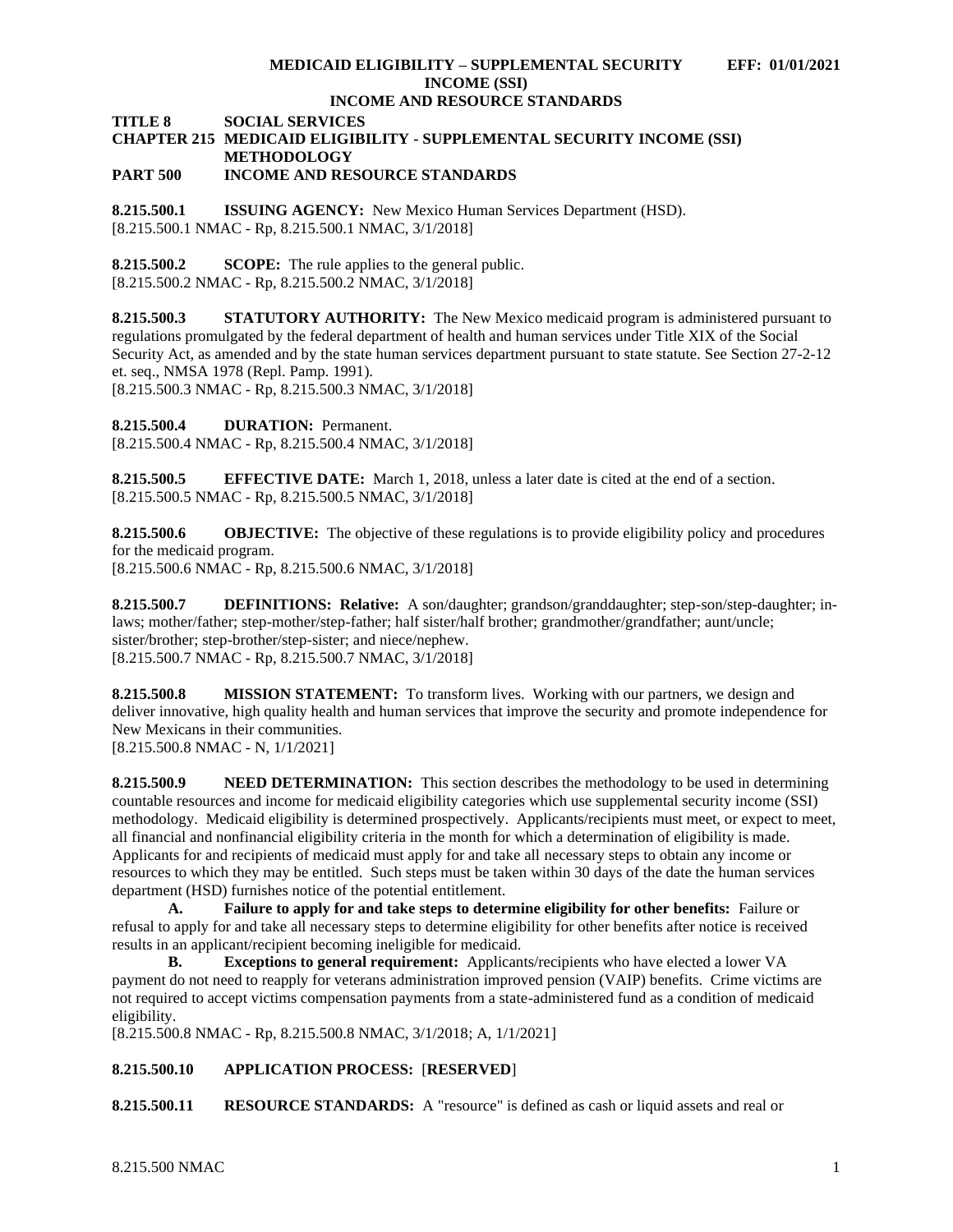personal property which is owned and can be used either directly, or by sale or conversion, for the applicant/recipient's support and maintenance. Resources may be liquid or non-liquid and may be excluded from the eligibility determination process under certain conditions. A liquid resource is an asset which can readily be converted to cash. A non-liquid resource is an asset or property which cannot readily be converted to cash.

**A. Resource determination:** The resource determination is made as of the first moment of the first day of the month of application. An applicant/recipient is ineligible for any month in which his/her countable resources exceed the allowable resource standard as of the first moment of the first day of the month. Changes in the amount of countable resources during a month do not affect eligibility or ineligibility for that month.

**B. Distinguishing between resources and income:** Resources must be distinguished from income to avoid counting a single asset twice. As a general rule, ownership of a resource precedes the current month while income is received in the current month. Income held by an applicant/recipient until the following month becomes a resource.

[8.215.500.11 NMAC - Rp, 8.215.500.11 NMAC, 3/1/2018]

<span id="page-2-0"></span>**8.215.500.12 APPLICABLE RESOURCE STANDARDS:** The resource standard for medicaid extension as well as retroactive SSI medicaid eligibility determinations is \$2,000.

**A. Liquid resources:** The face value of liquid resources such as cash, savings or checking accounts is considered in determining medicaid eligibility. The countable value of resources such as securities, bonds, real estate contracts and promissory notes is based on their current fair market value.

**(1)** An applicant/recipient must provide verification of the value of all liquid resources. The resource value of a bank account is customarily verified by a statement from the bank showing the account balance as of the first moment of the first day of the month in question. If an applicant/recipient cannot provide this verification, the ISD worker sends a bank or postal savings clearance to the appropriate institution(s).

**(2)** If the applicant/recipient can demonstrate that a check was written and delivered to a payee but not cashed by the payee prior to the first moment of the first day of the month, the amount of that check is subtracted from the applicant/recipient's checking account balance to arrive at the amount to be considered a countable resource.

**B. Non-liquid resources:** The value of non-liquid resources is computed at current fair market value. See below for discussion of equity value.

**(1) Real property:** If an applicant/recipient is the sole owner of real property other than a home and has the right to dispose of it, the entire equity value is included as a countable resource. If an applicant/recipient owns property with one or more individuals and the applicant/recipient has the right, authority or power to liquidate the property or his/her share of the property, it is considered a resource. If a property right cannot be liquidated, the property will not be considered a resource to the individual. The applicant/recipient must provide a copy of the legal document which indicates his/her interest in the property.

**(2) Vehicles:** One automobile is totally excluded regardless of value if it is used for transportation for the individual or a member of the individual's household. Any other automobiles are considered to be Non-liquid resources. Equity in the other automobiles is counted as a resource. Recreational vehicles and boats are considered household goods and personal effects rather than vehicles.

**(3) Household goods and personal effects:** Household goods and personal effects are considered countable resources if the items were acquired or are held for their value or are held as an investment. Such items can include but are not limited to: gems, jewelry that is not worn or held for family significance, or collectibles.

[8.215.500.12 NMAC - Rp, 8.215.500.12 NMAC, 3/1/2018; A, 1/1/2021]

<span id="page-2-1"></span>**8.215.500.13 COUNTABLE RESOURCES:** Before a resource can be considered countable, the three criteria listed below must be met.

**A. Ownership interest:** An applicant/recipient must have an ownership interest in a resource for it to be countable. The fact that an applicant/recipient has access to a resource, or has a legal right to use it, does not make it countable unless the applicant/recipient also has an ownership interest in it.

**B. Legal right to convert resource to cash:** An applicant/recipient must have the legal ability to spend the funds or to convert non-cash resources into cash.

**(1) Physical possession of resource:** The fact that an applicant/recipient does not have physical possession of a resource does not mean it is not his/her resource. If he/she has the legal ability to spend the funds or convert the resource to cash, the resource is considered countable. Physical possession of savings bonds is a legal requirement for cashing them.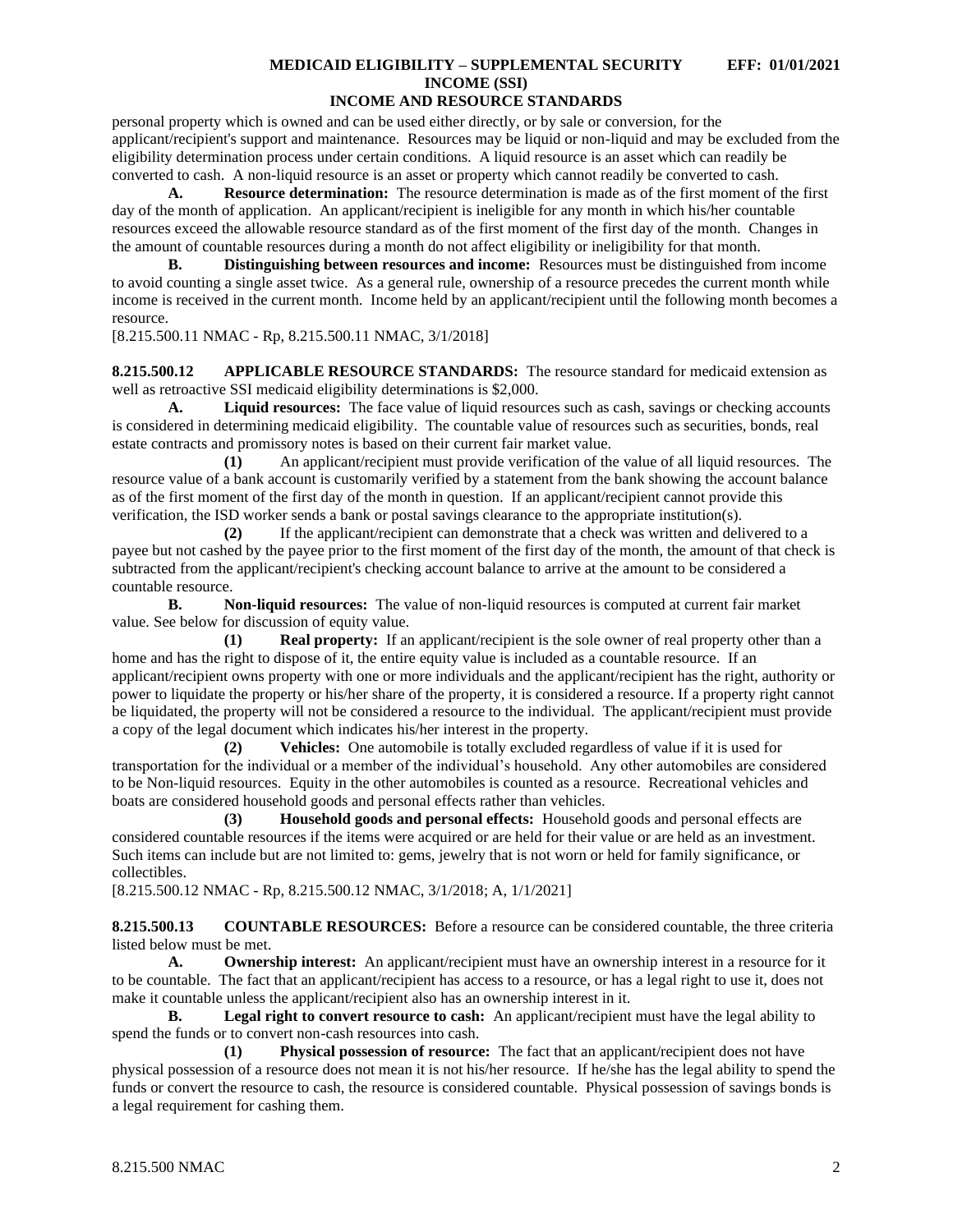# **INCOME AND RESOURCE STANDARDS**

**(2) Unrestricted use of resource:** An applicant/recipient is considered to have free access to the unrestricted use of a resource even if he/she can take those actions only through an agent, such as a representative payee or guardian.

**(3)** If there is a legal bar to the sale of a resource, the resource is not countable. If the coowner of real property can bring an action to partition and sell the property, his/her interest in the property is a countable resource.

**C. Legal ability to use a resource:** If a legal restriction exists which prevents the use of a resource for the applicant/recipient's own support and maintenance, the resource is not countable.

**D. Joint ownership of resources:** If an applicant/recipient owns either liquid or non-liquid resources jointly with others, he/she has 30 days from the date requested by the ISD worker to submit all documentation required to prove his/her claims regarding ownership of, access to, and legal ability to use the resource for personal support and maintenance. Failure to do so results in the presumption that the resource is countable and belongs to the applicant/recipient.

**(1) Jointly held property:** If jointly held property is identified during review of an active case, the ISD worker must:

**(a)** determine whether the property is a countable resource;

**(b)** determine whether the value of the jointly held property plus the value of other countable resources exceeds the allowable resource maximum;

**(c)** if the value of countable resources exceeds the allowable maximum, advance notice is furnished to the applicant/recipient of the intent to close the case and his/her right to verify claims regarding ownership of, access to and legal ability to use the property for personal support and maintenance;

**(d)** if the applicant/recipient fails to provide required information or respond within the advance notice period, the case is closed; and

**(e)** if, after expiration of the advance notice period but prior to the end of the month in which the advance notice expires, the applicant/recipient provides the required evidence to show the property is not a countable resource, or is countable in an amount which, when added to the value of other countable resources, does not exceed the maximum allowable limit, and eligibility continues to exist on all other factors, the case is reinstated for the next month.

**(2) Joint bank accounts:** If liquid resources are in a joint bank account of any type, the applicant/recipient's ownership interest, while the parties to the account are alive, is presumed to be proportionate to the applicant/recipient's contributions to the total resources on deposit.

**(a)** The applicant/recipient is presumed to own a proportionate share of the funds on deposit unless he/she presents clear and convincing evidence that the parties to the account intended the applicant/recipient to have a different ownership interest.

**(b)** To establish the applicant/recipient's ownership interest in a joint account, the following are required:

**(i)** statement by the applicant/recipient regarding contributions to the account; reasons for establishing the account; who owns the funds in the account; and any supporting documentation; plus

**(ii)** corroborating statements from the other account holder(s); if either the applicant/recipient or the other account holder is not capable of making a statement, the applicant/recipient or representative must obtain a statement from a third party who has knowledge of the circumstances surrounding the establishment of the joint account.

**(c)** Failure to provide required documentation within 30 days of the date requested by the ISD worker results in a determination that the entire account amount belongs to the applicant/recipient.

**(d)** If the existence of a jointly held bank account is identified during the review of an active case, the ISD worker requests evidence of ownership and accessibility. If the evidence is not furnished within 30 days of the request, the case is closed.

**E. Other countable resources:** Other liquid or non-liquid resources must be considered in the calculation of total countable resources. Under certain circumstances, the following non-liquid resources may be included in the calculation of countable resources:

- **(1)** burial funds;
- **(2)** burial spaces;
- **(3)** life estates;
- **(4)** life insurance and other insurance products;
- **(5)** income-producing property; and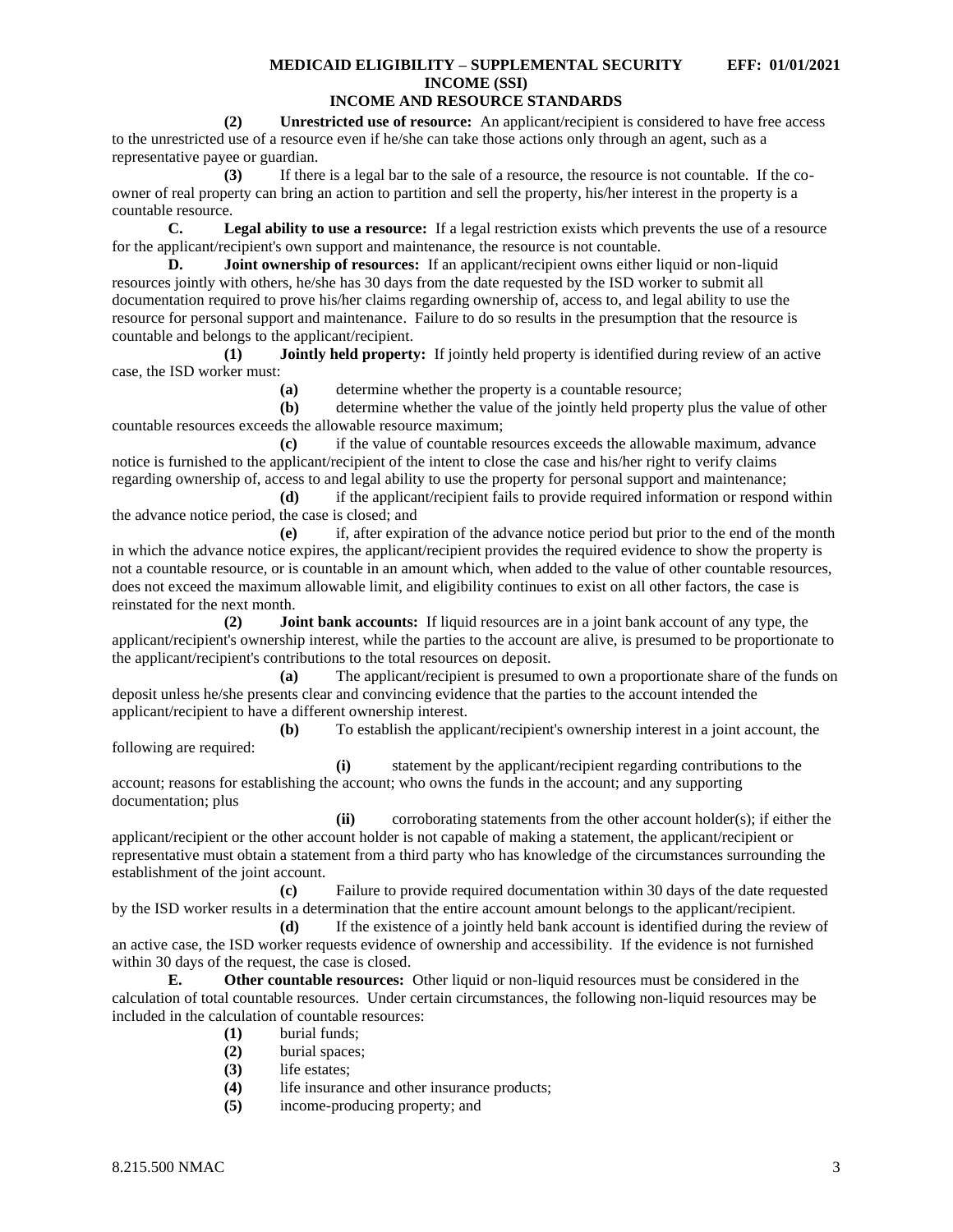#### **(6)** other financial investment products.

**F. The home as a countable resource:** If the applicant/recipient or his/her representative states the applicant/recipient does not intend to return to the home and it is not the residence of the applicant/recipient's spouse or dependent relative, the home is considered a countable resource. If the applicant/recipient or his/her representative puts the home up for sale and it is not the primary residence of the applicant/recipient's spouse or a dependent relative, the home is considered a countable resource.

**G. Value of property:** The applicant/recipient must supply the ISD worker with written documentation regarding the fair market value of the property from a real estate agent, title company or mortgage insurance company in and familiar with the area in which the property is located in addition to any encumbrances against the property. The ISD worker determines the equity value of the property by subtracting the amount of the encumbrances from the fair market value of the property.

**H. ABLE ACT:** as Public Law 113-295, The Stephen Beck, Jr., Achieving a Better Life Experience Act (ABLE Act) - enacted December 19, 2014. The ABLE Act shall establish state-run tax advantaged accounts for eligible individuals to use for disability related expenses. Tax-advantaged accounts allow an eligible individual to save and use the funds for disability-related expenses. An ABLE program has been established and maintained by the state. An eligible individual can open an ABLE account through the ABLE program in any state.

**(1)** Under the ABLE act, individual eligibility is determined if the person is:

**(a)** Entitled to benefits based on blindness or disability under Title II or Title XVI of the Social Security Act; or

**(b)** Has a disability certification filed with the U.S. secretary of the treasury and a disability that began before age 26.

**(2)** ABLE account balances and distributions are considered in determining eligibility for

SSI.

**(a)** Amounts over \$100,000 count toward the \$2,000 SSI resource limit.

**(b)** If an ABLE account balance exceeds \$100,000 by an amount that causes the recipient to exceed the SSI resource limit the recipient is ineligible for SSI.

**(c)** The social security administration (SSA) will place such an ineligible individual into a special ABLE suspension period where:

**(i)** The recipient's SSI benefits are suspended without time limit (as long as he or she remains otherwise eligible).

**(ii)** The recipient will still be considered to be SSI eligible for the SSI medical assistance program (MAP).

**(iii)** After 12 months of suspension, eligibility is terminated and the person must reapply for benefits.

**(iv)** If a person who does not meet other SSI eligibility criteria during a suspension period is ineligible for SSI during a suspension period he or she is also ineligible for the SSI MAP.

**(3)** Section 529A(d)(4) of the act requires that the state electronically submit on a monthly basis to the Commissioner of Social Security statements on relevant distributions and account balances from all ABLE accounts.

**(4)** Resource exclusions related to the ABLE ACT can be found at Subsection N of Section 8.215.500.14 NMAC *resource exclusions*.

**(5)** For how the ABLE ACT contributions treatment in regards to income please see Section 8.215.500.18 NMAC *income*.

**(6)** For how the ABLE ACT distributions please see Subsection D of Section 8.215.500.20 NMAC. *unearned income exclusions*.

[8.215.500.13 NMAC - Rp, 8.215.500.13 NMAC, 3/1/2018]

<span id="page-4-0"></span>**8.215.500.14 RESOURCE EXCLUSIONS:** Some types of resources can be excluded from the calculation of countable resources if they meet the specific criteria listed below.

**A. Burial fund exclusion:** Up to one thousand five hundred dollars (\$1,500) can be excluded from the countable liquid resources of an applicant/recipient if designated as burial funds. An additional amount of up to one thousand five hundred dollars (\$1,500) can be excluded from countable liquid resources if designated as burial funds for the spouse of the applicant/recipient. The burial fund exclusion is separate from the burial space exclusion.

**(1) Retroactive designation of burial funds:** An applicant/recipient can retroactively designate funds for burial back to the first day of the month in which the applicant/recipient intended the funds to be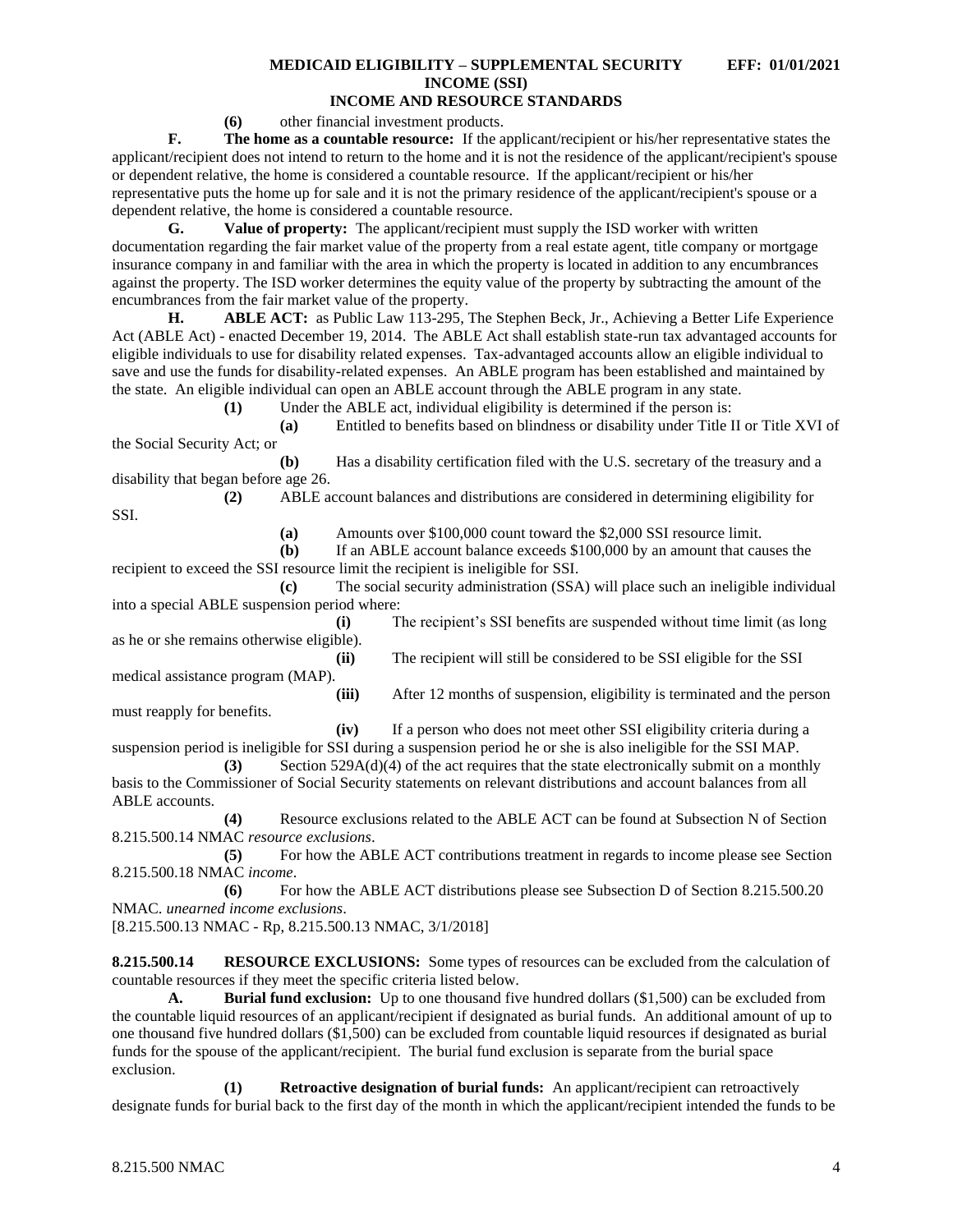## **INCOME AND RESOURCE STANDARDS**

set aside for burial. The applicant/recipient must sign a statement indicating the month the funds were set aside for burial.

**(2) Limit on exclusion:** An applicant/recipient can designate as much of his/her liquid resources as he/she wishes for burial purposes. However, only one burial fund allowance of up to one thousand five hundred dollars (\$1,500) each for the applicant/recipient and his/her spouse can be excluded from countable resources. A burial fund does not continue from one period of eligibility to another (i.e., across a period of ineligibility). For each new period of eligibility, any exclusion of burial funds must be developed as for an initial application.

**(3) Removal of designation:** An applicant/recipient cannot "undesignate" burial funds unless one of the following occurs:

**(a)** eligibility terminates;

**(b)** part, or all, of the funds can no longer be excluded because the

applicant/recipient purchased excluded life insurance or an irrevocable burial contract which partially or totally offsets the available burial fund exclusion; or

**(c)** the applicant/recipient uses the funds for another purpose.

**(4) Reduction of burial fund exclusion:** The one thousand five hundred dollars (\$1,500) burial fund exclusion is reduced by the following:

**(a)** the face value of excluded life insurance policies;

**(b)** assets held in irrevocable burial trusts; irrevocable means the value paid cannot be returned to the applicant/recipient;

**(c)** assets that are not burial space items held in irrevocable burial contracts;

**(d)** assets held in other irrevocable burial arrangements.

**(5) Interest from burial fund:** Interest derived from a burial fund is not considered a countable resource or income if all of the following conditions exist:

- **(a)** the original amount is excluded;
- **(b)** the excluded burial fund is not commingled with non-excluded burial funds; and

**(c)** the interest earned remains with the excluded burial funds.

**(6) Commingling of burial funds:** Burial funds cannot be commingled with non-burial funds. If only part of the funds in an account is designated for burial, the burial fund exclusion cannot be applied until the funds designated for burial expenses are separated from the non-burial funds. Countable and excluded burial funds can be commingled.

**(7) Life insurance policy designated as burial fund:** An applicant/recipient can designate a life insurance policy as a burial fund at the time of application. The ISD worker must first analyze the rule according to Subsection H of Section 8.215.500.14.NMAC, *life insurance exclusion*, and following subsections.

**(8) Burial contracts:** If an applicant/recipient has a prepaid burial contract, the ISD worker determines whether it is revocable or irrevocable and whether it is paid for. Until all payments are made on a burial contract, the amounts paid are considered burial funds and no burial space exclusions apply. An applicant/recipient may have a burial contract which is funded by a life insurance policy. The life insurance may be either revocably or irrevocably assigned to a funeral director or mortuary. A revocable contract exists if the value can be returned to the applicant/recipient. An irrevocable contract exists when the value cannot be returned.

**(a)** If the contract or insurance policy assignment is revocable, the following apply.

**(i)** If the burial contract is funded by a life insurance policy, the policy is the resource which must be evaluated. The burial contract itself has no value. It exists only to explain the applicant/recipient's burial arrangements.

**(ii)** No exclusions can be made for burial space items because the applicant/recipient does not have a right to them if the contract is not paid for or the policy is not paid up.

**(b)** If the assignment is irrevocable, the life insurance or burial contract is not a countable resource because the applicant/recipient does not own it.

**(i)** The burial space exclusions can apply if the applicant/recipient has the

right to the burial space items.

**(ii)** The value of the irrevocable burial arrangement is applied against the one thousand five hundred dollars (\$1,500) burial fund exclusion only if the applicant/recipient has other liquid resources to designate for burial.

**B. Burial space exclusion:** A burial space or an agreement which represents the purchase of a burial space held for the burial of an applicant/recipient, his/her spouse, or any other member of his/her immediate family, is an excluded resource regardless of value. Interest and accruals on the value of a burial space are excluded from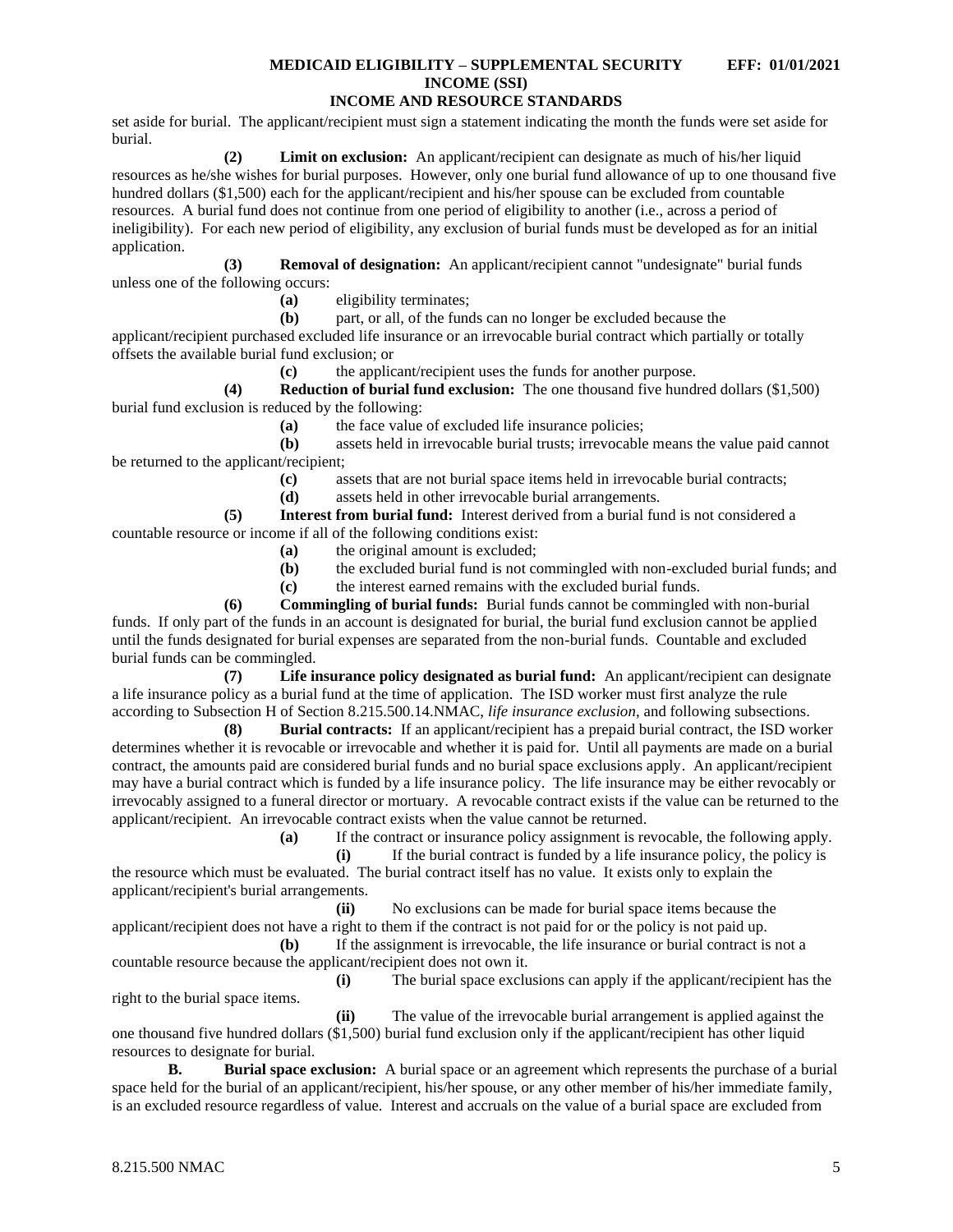consideration as countable income or resources. When calculating the value of resources to be deemed to an applicant/recipient from his/her parent(s) or spouse, the value of spaces held by the parent(s)/spouse which are to be used for the burial of the applicant/recipient or any other member of the applicant/recipient's immediate family, including the deemer parent/spouse, must be excluded. The burial space exclusion is separate from, and in addition to, the burial fund exclusion.

**(1) Burial space definitions:** "Burial space" is defined as a(n) burial plot, gravesite, crypt, mausoleum, casket, urn, niche, or other repository customarily used for the deceased's bodily remains. A burial space also includes necessary and reasonable improvements or additions, such as vaults, headstones, markers, plaques, burial containers (e.g., caskets), arrangements for the opening and closing of a gravesite, and contracts for care and maintenance of the gravesite, sometimes referred to as endowment or perpetual care. Items that serve the same purpose are excluded once per individual, such as excluding a cemetery lot and a casket, but not a casket and an urn.

**(2) Burial space contract:** An agreement which represents the purchase of a burial space is defined as a contract with a burial provider for a burial space held for the eligible applicant/recipient or a member of his/her immediate family. Until all payments are made on the contract, the amounts paid are considered burial funds and no burial space exclusions apply. An eligible applicant/recipient's immediate family includes:

- **(a)** the spouse;
- **(b)** natural or adoptive parents;
- **(c)** minor or adult children, including adoptive and stepchildren;
- **(d)** siblings, including adoptive and stepsiblings; and
- **(e)** spouse of any of the above relatives;

**(f)** if a relative's relationship to an applicant/recipient is by marriage only, the relationship ceases to exist upon the dissolution of the marriage.

**(3) Burial space "held" for an applicant/recipient:** A burial space is considered held for an applicant/recipient if:

**(a)** someone has title to or possesses a burial space intended for the use of the applicant/recipient or a member of his/her immediate family; or

**(b)** someone has a contract with a funeral service company for a specified burial space for the applicant/recipient or a member of his/her immediate family, such as an agreement which represents the individual's current right to the use of the items at the amount shown.

**(c)** until the purchase price is paid in full, a burial space is not considered "held for" an individual under an installment sales contract or similar device if:

- **(i)** the individual does not currently own the space;
- **(ii)** the individual does not currently have the right to use the space; and
- **(iii)** the seller is not currently obligated to provide the space.

**C. Life estate exclusion:** A life estate gives an applicant/recipient certain rights to real property. These rights determine how the resource is treated in determining eligibility for medicaid.

**(1) Possession:** An applicant/recipient has the right to live on the real property for the rest of his/her life. If it is his/her principal place of residence (home), the life estate is evaluated in accordance with Subsection E of Section 8.215.500.14.NMAC, *exclusions for real property and home*, and following subsections.

**(2) Use and profit:** An applicant/recipient has the right to use and obtain profit from the real property. If it is income producing property, such as a rental or farm, the life estate is evaluated as income producing property. See Subsection F of Section 8.215.500.14 NMAC, *income-producing property exclusion*, and following subsections.

**(3) Sale of the life estate interest:** An applicant/recipient has the right to sell his/her life estate interest. The value of this interest is less than the fair market value of the property and is similar to a lease because of the time frame involved. The value of the life estate is based on the age and life-expectancy of the applicant/recipient.

**(4) Valuation of life estates:** The "unisex life estate and remainder interest tables" are used to determine the value of a life estate. See Section 8.200.520.14 NMAC, *resource exclusions*. The value is computed by multiplying the current market value by the percentage reduction on the unisex table under the column for the applicant/recipient's age. If an applicant/recipient feels the value calculated based on this method is overstated, he/she can obtain a valuation of the life estate in the area for use as documentation of lesser value.

**(5) Legal documentation establishing life estate:** The legal document establishing a life estate may affect one or more of the rights discussed above. Joint ownership of a life estate may require the coowner's approval for sale. See Section 8.215.500.13 NMAC, *countable resources*, and following subsections for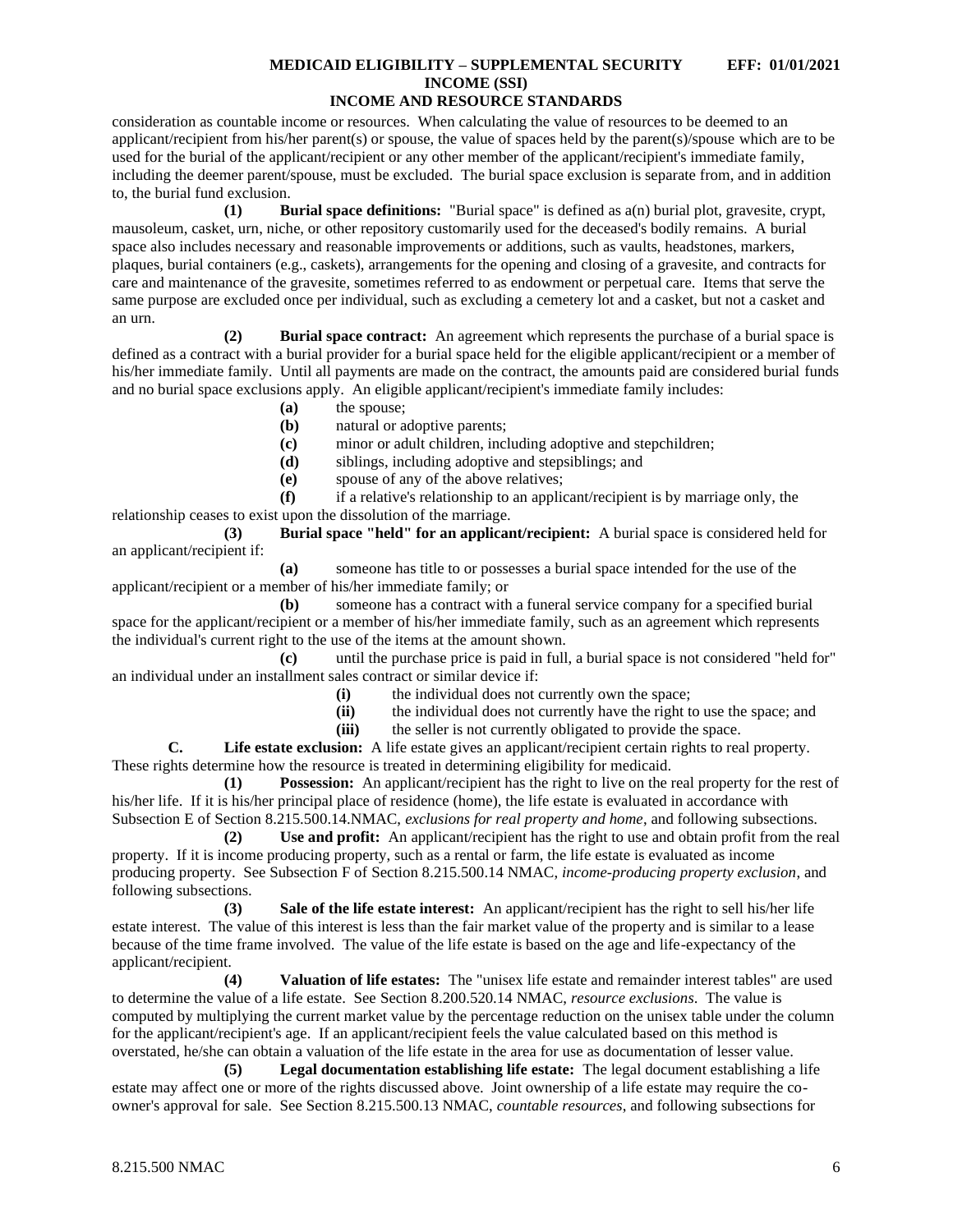# **INCOME AND RESOURCE STANDARDS**

criteria to use in evaluating the count ability of the resource.

**D. Settlement exclusions:**

**(1)** Agent orange settlement payments made to veterans or their survivors are excluded from consideration as resources.

**(2)** Payments made under the Radiation Exposure Compensation Act are excluded from consideration as resources.

**(3)** Payments by the remembrance, responsibility and the future foundation to individual survivors forced into slave labor by the Nazis are excluded as resources.

**(4)** Payments received from a state-administered fund established to aid victims of crime are excluded for nine months, beginning the month after the month of receipt.

**E. Exclusions for real property and home:** A home is any shelter used by an applicant/recipient or his/her spouse as the principal place of residence. The home includes any buildings and contiguous land used in the operation of the home. A home is not considered a countable resource while in use by the applicant/recipient as his/her principal place of residence. The home continues to be excluded during periods when the applicant/recipient resides in an acute care or long term care medical facility if the applicant/recipient, or his/her representative, states that the applicant/recipient intends to return to the home. If the applicant/recipient or his/her representative states the applicant/recipient does not intend to return to the home but the home is the residence of the applicant/recipient's spouse or dependent relative, the home is an excluded resource. If the applicant/recipient or his/her representative puts the home up for sale and it is *not* the primary residence of the applicant/recipient's spouse or a dependent relative, the home is considered a countable resource.

**F. Income-producing property exclusion:** To be excluded from consideration as a countable resource, income-producing property that does not qualify as a bona fide business (e.g., rental property or mineral rights) must have an equity value of no more than six thousand dollars (\$6,000) and an annual rate of return of at least six percent of the equity value. See Subparagraph (b) of Paragraph (1) of Subsection F of Section 8.215.500.14 NMAC, *determination of rate of return*, below if the equity value exceeds six thousand dollars (\$6,000) but the rate of return is at least six percent annually. The six thousand dollars (\$6,000) and six percent limitation does not apply to property used in a trade or bona fide business, or to property used by an applicant/recipient as an employee which is essential to the applicant/recipient's self-support (e.g., tools used in employment as a mechanic, property owned or being purchased in conjunction with operating a business). Existence of a bona fide business can be established by documentation such as business tax returns.

**(1) Determination of rate of return:** To calculate the annual rate of return for income producing property when the six thousand dollars (\$6,000) and six percent limits apply, the previous year's income tax statement, or at least three months earnings is used to project the rate of return for the year.

**(a)** If the income is sporadic or has decreased from that needed to maintain a six percent rate of return for the coming year, the property is reevaluated at appropriate intervals.

**(b)** If the annual rate of return is at least six percent of the equity value but the equity exceeds six thousand dollars (\$6,000), only the excess equity is a countable resource.

**(c)** If the annual rate of return is less than six percent but the usual rate of return is more, the property is excluded as a countable resource if all of the following conditions are met:

**(i)** unforeseeable circumstances, such as a fire, cause a temporary reduction in the rate of return;

**(ii)** the previous year's rate of return, as documented by the income tax statement or several months receipts, is at least six percent; and

**(iii)** the property is expected to produce a rate of return of at least six percent six percent within 18 months of the end of the year in which the adverse circumstances occurred; the ISD worker records in the case narrative the plan of action which is expected to increase the rate of return.

**(d)** The ISD worker notifies the applicant/recipient in writing that the property is excluded based on its expected increase in return and that it will be reevaluated at the end of the 18 month grace period. When this period ends, the property must be producing an annual rate of at least six percent to continue to be excluded as a countable resource.

**(2) Types of income-producing property:** Income- producing property includes:

**(a)** a business, such as a farm or store, including necessary capital and operating assets such as land and buildings, inventory, or livestock; the property must be in current use or have been used with a reasonable expectation of resumed use within a year of its most recent use; the ISD worker must account for the cash actually required to operate the business; liquid business assets of any amount are excluded;

**(b)** non-business property includes rental property, leased property, land leased for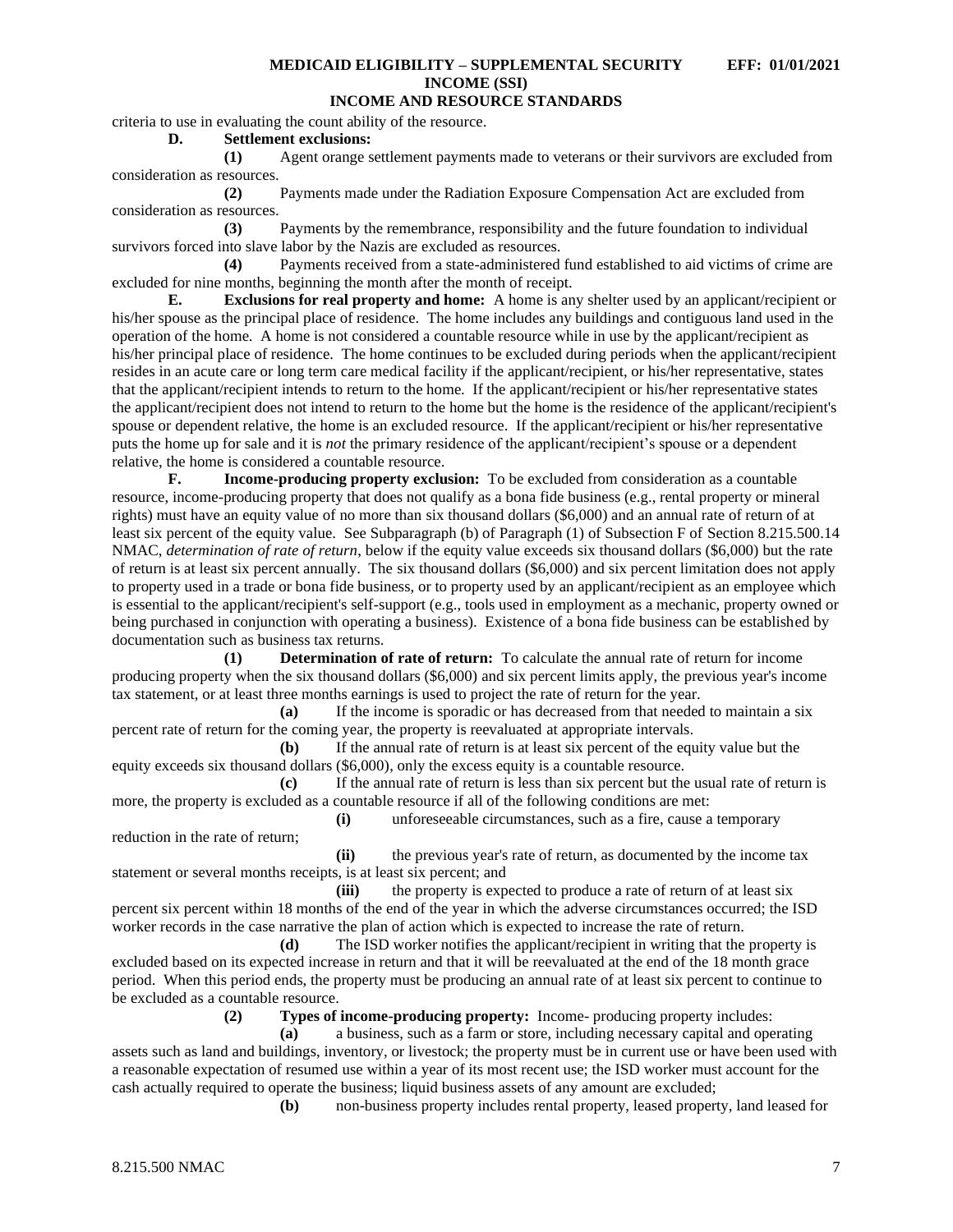its mineral rights and property producing items for home consumption; property which produces items solely for home use is assumed to be producing an annual rate of return of at least six percent;

**(c)** employment-related property, such as tools or equipment; the applicant/recipient must provide a statement from his/her employer to establish that tools or equipment are required for continued employment; if the applicant/recipient is self-employed, only those tools normally required to perform the job adequately are excluded; the applicant/recipient must obtain a statement from someone in the same line of selfemployment to establish what is excludable.

**G. Vehicle exclusion:** The term "vehicle" includes any mode of transportation, such as a passenger car, truck or special vehicle. Included in this definition are vehicles which are unregistered, inoperable, or in need of repair. Vehicles used solely for purposes other than transportation, such as disassembly to resell parts, racing, or as an antique are not included in this definition. Recreational vehicles and boats are classified as personal effects and are evaluated under the household goods and personal effects exclusion. One vehicle is totally excluded regardless of value if it is used for transportation for the individual or a member of the individual's household. Any other automobiles are considered to be Non-liquid resources. Equity in the other automobiles is counted as a resource.

**H. Life insurance exclusion:** The value of life insurance policies is not considered a countable resource if the total cumulative face value of all policies owned by the applicant/recipient does not exceed one thousand five hundred dollars (\$1,500). A policy is considered to be "owned" by the applicant/recipient if the applicant/recipient is the only one who can surrender the policy for cash.

**(1) Consideration of burial insurance and term insurance:** Burial insurance and term insurance are not considered when computing the cumulative face value because this insurance is redeemable only upon death.

**(2) Calculation when value exceeds limit:** If the total cumulative face value of all countable life insurance policies owned by the applicant/recipient exceeds one thousand five hundred dollars (\$1,500), the ISD worker:

**(a)** verifies the total cash surrender value of all policies and considers the total amount a countable resource; and

**(b)** informs the applicant/recipient that the insurance policies can be converted to term insurance or ordinary life insurance of lower face value at his/her option, if the cash surrender value, alone or in combination with other countable resources, exceeds the resource standard.

**I. Produce for home consumption exclusion:** The value of produce for home consumption is totally excluded.

**J. Exclusion of settlement payments from the department of housing and urban development:** Payments from the department of housing and urban development (HUD) as defined in *Underwood v. Harris* are excluded as income and resources. These one-time payments were made in the spring of 1980 to certain eligible tenants of subsidized housing (Section 236 of the National Housing Act).

**(1) Segregation of payment:** To be excluded as a resource, payments retained by an applicant/recipient must be kept separate. These payments must not be combined with any other countable resources.

**(2) Income from segregated funds:** Interest or dividend income received from segregated payment funds is not excluded from income, or, if retained, is not an excluded resource. This interest or dividend income must be kept separate from excludable payment funds.

**K. Lump sum payments exclusion:** SSI and social security lump sum payments for retroactive periods are excluded as countable resources for nine months after the month in which they are received. See Paragraph (4) of Subsection A of Section 8.215.500.16 NMAC, *treatment of SSI or social security lump sum payments*, for policy regarding SSI and social security lump sums which are placed into the ownership of a medicaid qualifying trust. Social security lump sum payments are considered infrequent income.

**L. Home replacement exclusion:** The value of a promissory note or similar installment sales contract which constitutes proceeds from the sale of an excluded home is excluded from countable resources if all of the following conditions are met:

**(1)** the note results from the sale of the applicant/recipient's home as described in Subsection E of Section 8.215.500.14 NMAC, *exclusion for real property and home*, and following subsections;

**(2)** within three months of receipt (execution) of the note, the applicant/recipient purchases a replacement home which meets the definition of a home in Subsection E of Section 8.215.500.14 NMAC, *exclusion for real property and home*, and following subsections; and

**(3)** all note-generated proceeds are reinvested in the replacement home within three months of receipt.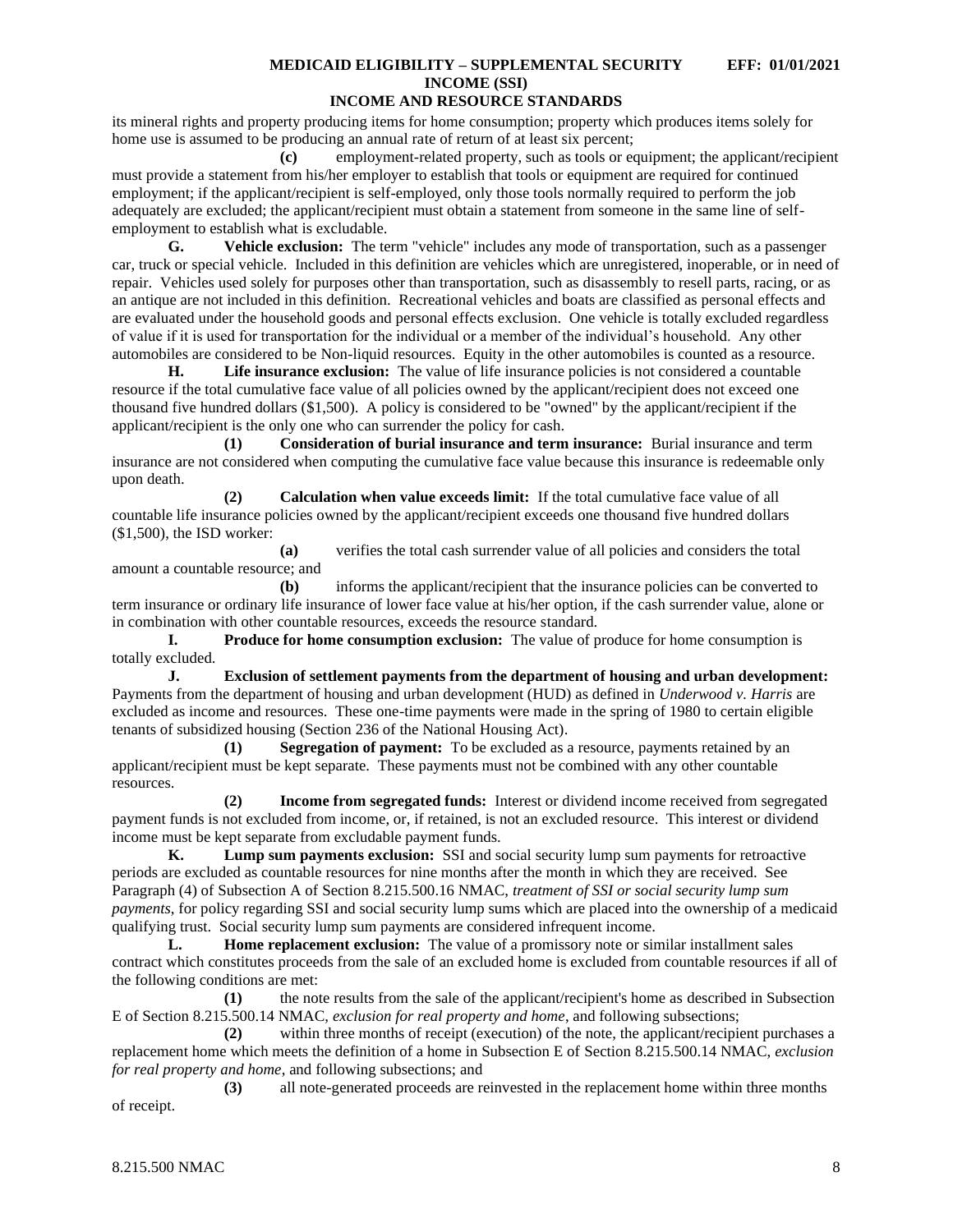# **INCOME AND RESOURCE STANDARDS**

**(4) Additional exclusions:** In addition to excluding the value of the note itself, the down payment received from the sale of the former home, as well as that portion of any installment amount constituting payment on the principal are also excluded from countable resources.

**(5) Failure to purchase another excluded home timely:** If the applicant/recipient does not purchase another home which can be excluded under the provisions of Subsection E of Section 8.215.500.14 NMAC, *exclusions for real property and home*, and following subsections within three months, the value of the promissory note or similar installment sales contract received from the sale of an excluded home becomes a countable resource as of the first moment of the first day of the month following the month the note is executed. If the applicant/recipient purchases a replacement home after the expiration of the three month period, the value of the promissory note or similar installment sales contract becomes an excluded resource effective the month following the month of purchase of the replacement home provided that all other proceeds are fully and timely reinvested.

**(6) Failure to reinvest proceeds timely:** If the proceeds from the sale of an excluded home under a promissory note or similar installment sales contract are not reinvested fully within three months of receipt in a replacement home, the following resources become countable as of the first moment of the first day of the month following receipt of the payment:

**(a)** the fair market value of the note;

reinvested; and

**(b)** the portion of the proceeds, retained by the individual, which was not timely

**(c)** the fair market value of the note remains a countable resource until the first moment of the first day of the month following the receipt of proceeds that are fully and timely reinvested in the replacement home; failure to reinvest proceeds for a period of time does not permanently preclude exclusion of the promissory note or installment sales contract; however, previously received proceeds that were not timely reinvested remain countable resources to the extent they are retained.

**(7) Interest payments:** If interest is received as part of an installment payment resulting from the sale of an excluded home under a promissory note or similar installment sales contract, the interest payments are considered countable unearned income in accordance with Paragraph (3) of Subsection C of Section 8.215.500.20 NMAC, *interest on promissory note or sales contract*.

**(8) When the home replacement exclusion does not apply:** If the home replacement exclusion does not apply, the market value of a promissory note or sales contract as well as the portion of the payment received on the principal are considered countable resources.

**M. Household goods and personal effects exclusion:** Household goods and personal effects are excluded if they meet one of the following four criteria. They are:

**(1)** items of personal property, found in or near the home, which are used on a regular basis; items may include but are not limited to: furniture, appliances, recreational vehicles (i.e. boats and RVs), electronic equipment (i.e. computers and television sets), and carpeting;

**(2)** items needed by the householder for maintenance, use and occupancy of the premises as a home; items may include but are not limited to: cooking and eating utensils, dishes, appliances, tools, and furniture.

**(3)** items of personal property ordinarily worn or carried by the individual; items may include but are not limited to: clothing, shoes, bags, luggage, personal jewelry including wedding and engagement rings, and personal care items;

**(4)** items otherwise having an intimate relation to the individual; items may include but are not limited to: prosthetic devices, educational or recreational items such as books or musical instruments, items of cultural or religious significance to an individual; or items required because of an individual's impairment.

### **N. ABLE act exclusions:**

- **(1)** For most federal means-tested programs:
	- **(a)** ABLE account balances are excluded.
	- (b) Limitation is the maximum amount that can be contributed under a state plan.
- **(2)** For the SSI program:
	- **(a)** ABLE account balances are excluded up to one hundred thousand dollars

(\$100,000).

**(b)** Amounts over one hundred thousand dollars (\$100,000) count toward the two thousand dollars (\$2,000) SSI resource limit.

**(c)** If an ABLE account balance exceeds one hundred thousand dollars (\$100,000) by an amount that causes the recipient to exceed the SSI resource limit the recipient is ineligible for SSI.

**O.** Indian per capita: Public Law 97-458 (section 4) Amended Public Law 93-134, the Judgement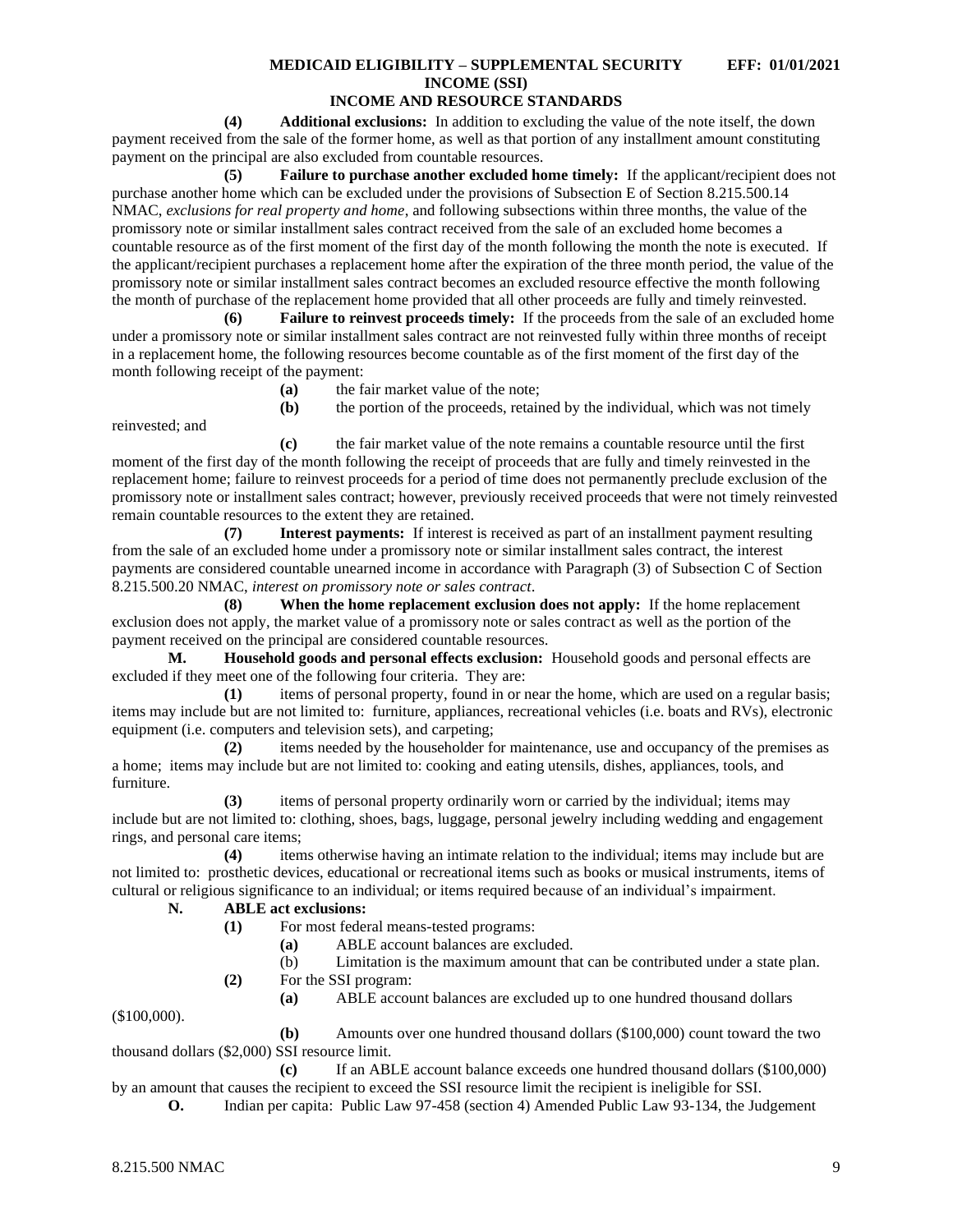Award Authorization Act, to require the exclusion of per capita payments under the Indian Judgement Fund Act of two thousand dollars (\$2,000) or less. Initial purchases made with exempt payments distributed between January 1, 1982 and January 12, 1983, are excluded from resources to the extent that excluded funds were used. [8.215.500.14 NMAC - Rp, 8.215.500.14 NMAC, 3/1/2018]

## <span id="page-10-0"></span>**8.215.500.15 ASSET TRANSFERS:**

**A. Transfers of assets for less than fair market value** by SSI applicants/recipients are considered only if/when an applicant/recipient becomes institutionalized. For medicaid categories using SSI resource determination methodology, transfers by non-institutionalized applicants/recipients are not considered a factor of eligibility.

**B. Transfer of resources by an SSI recipient:** An institutionalized SSI applicant/recipient who transfers resources without fair return may become ineligible for medicaid coverage of nursing home care for a specified period of time. See Section 8.281.500.14 NMAC and following subsections for information on resource transfer policies and penalties applicable to institutionalized applicants/recipients. [8.215.500.15 NMAC - Rp, 8.215.500.15 NMAC, 3/1/2018]

<span id="page-10-1"></span>**8.215.500.16 TRUSTS:** In some instances, an applicant/recipient with a trust can be eligible for SSI cash benefits but not be automatically eligible for medicaid. If the social security administration (SSA) determines that an SSI recipient has a trust, SSI notifies the human services department (HSD) of the existence of the trust. The recipient is then notified that the trust document must be submitted to and reviewed by HSD before medicaid eligibility is determined.

**A. Medicaid qualifying trusts:** A "medicaid-qualifying trust" (MQT) is a trust or similar legal device established prior to August 11, 1993, other than by will, by an applicant/recipient or spouse, under which the applicant/recipient may be the beneficiary of all or part of the payments from the trust. The distribution of trust payments is determined by one or more trustees who are permitted to exercise discretion with respect to the distribution of payments to the applicant/recipient. When the use of an attorney is solicited to establish a trust, the beneficiary of that trust is not exempt from the requirements of MQT provisions. Legal instruments such as trusts are almost always drafted by an attorney. It is the grantor him/herself who actually establishes of creates the trust when he/she signs or executes it.

**(1) Amount deemed available from an MQT:** The amount from an MQT that is deemed available to an applicant/recipient is the maximum amount that could be distributed to the applicant/ recipient, or for the care of the applicant/ recipient, regardless of restrictions imposed by the trust on the allowable use of the funds. If, for example, the trustee can make payments to a health care provider for medical services, the applicant/recipient beneficiary is considered to be receiving benefits from the trust even though these benefits are not paid directly to the beneficiary. This provision applies regardless of whether the MQT was set up for the purpose of qualifying for medicaid or whether the trust is irrevocable.

**(2) Revocable trusts:** Revocable trusts that limit access to the assets held in trust must be dissolved and the assets spent down before eligibility can be established.

**(3) Beneficiary of trust lives in an ICF-MR:** If the beneficiary of a trust is an applicant/recipient who is mentally retarded and resides in an intermediate care facility for the mentally retarded (ICF-MR), that applicant/recipient's trust is not considered an MQT if the trust or trust decree was established prior to April 7, 1986, and is solely for the benefit of that applicant/recipient.

**(4) Treatment of SSI or social security lump sum payments:** SSI or social security lump sum payments for retroactive periods which are placed into an MQT do not qualify for the nine month exclusion from countable resources.

# **B. Trusts creating medicaid eligibility: [RESERVED]**

[8.215.500.16 NMAC - Rp, 8.215.500.16 NMAC, 3/1/2018]

### <span id="page-10-2"></span>**8.215.500.17 DEEMING RESOURCES:**

**A. Deeming resources when an applicant/recipient lives with an ineligible spouse:** If an eligible noninstitutionalized applicant/recipient lives in the same household with an ineligible spouse, the resources of the ineligible spouse are considered to belong to the applicant/recipient. The resource standard for a couple applies.

**B. Deeming resources for minor applicant living with ineligible parent(s):** If an applicant/recipient is a minor under 18 years of age, the resources of the parent(s) are deemed to the applicant/recipient if the parent(s) live in the same household.

**(1) Computing deemed resources:** To determine the amount of resources deemed to an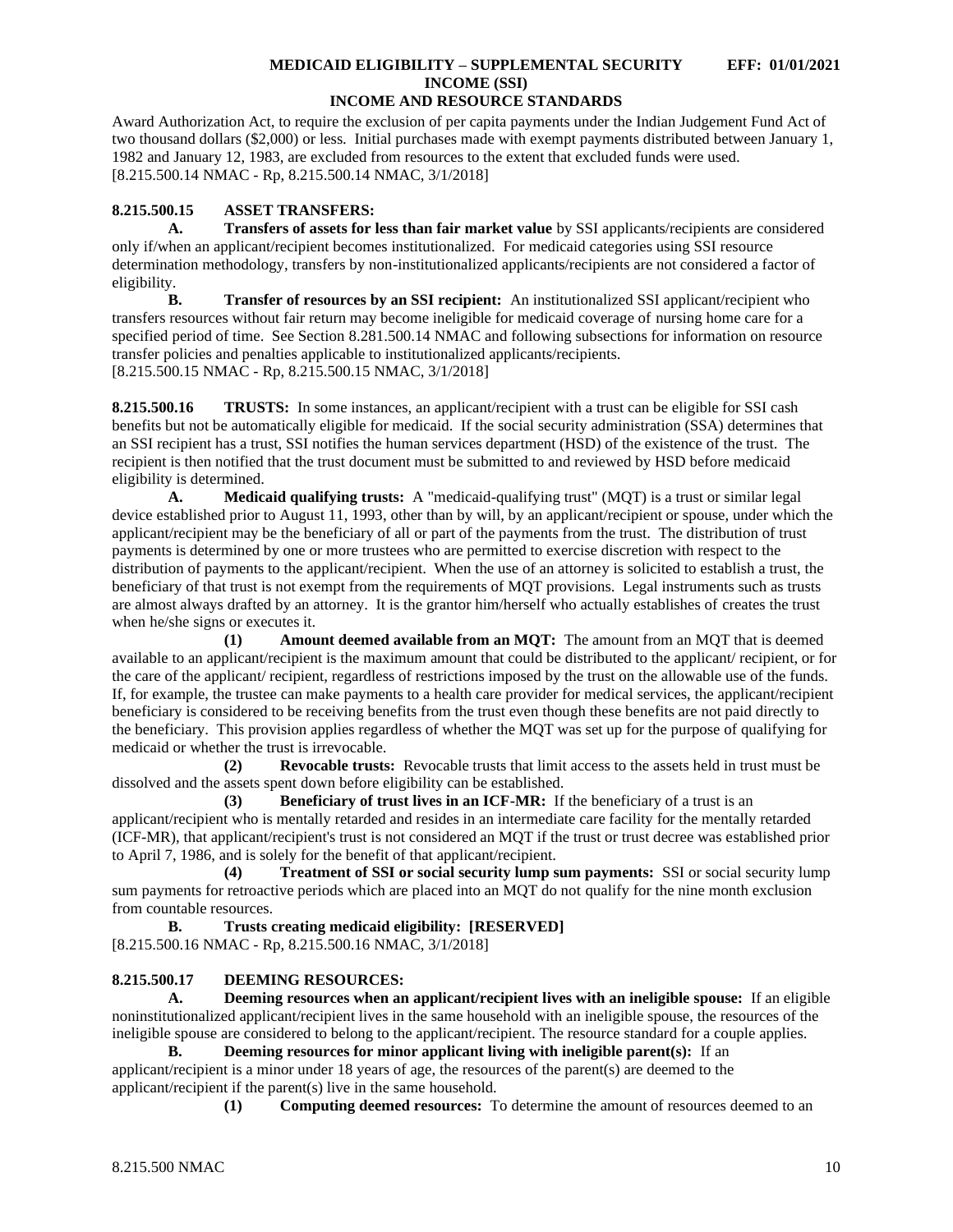applicant/recipient who is a minor, the following computation is made:

**(a)** determine the parent(s) resources;

**(b)** allow the parent(s) all the resource exclusions that an applicant/recipient

receives; and

**(c)** remaining resources in excess of two thousand dollars (\$2,000) for one parent or three thousand dollars (\$2,000) for two parents are deemed to the eligible minor.

**(2) Computing countable resources:** The deemed resources are added to the applicant/recipient's own countable resources. The minor applicant/recipient is eligible if countable resources do not exceed resource standards.

[8.215.500.17 NMAC - Rp, 8.215.500.17 NMAC, 3/1/2018]

### <span id="page-11-0"></span>**8.215.500.18 INCOME:**

**A.** An applicant/recipient's gross countable monthly income must be less than the maximum allowable monthly standard for the applicable medicaid category. Income may be in the form of cash, checks, money orders, or in-kind, including personal property or food. If income is not received in the form of cash, the cash value of the item is determined and counted as income. Income is counted in the month received. Income is considered available throughout the month, regardless of when in the month it is received. The ISD worker verifies and documents all income.

**B. Types of income:** Countable income is the sum of unearned income or earned income, less disregards or exclusions, plus deemed income.

**(1) Earned income:** Earned income consists of the total gross income received by an individual for services performed as an employee or as a result of self-employment.

**(a)** Royalties earned in connection with the publication of the applicant/recipient's work and any honorarium/fees received for services rendered are considered earned income.

**(b)** The self-employed applicant/recipient must provide an estimate of his/her current income based on the tax return filed for the previous year or current records maintained in the regular course of business. The estimate of net earnings for the entire previous taxable year is prorated equally among all months of the current year, even if the business is seasonal.

**(i)** Consideration is given to the applicant/recipient's explanation as to why he/she believes the estimated net earnings for the current year vary substantially from the information shown on his/her tax return for past years.

**(ii)** A satisfactory explanation is that the business suffered heavy loss or damage from fire, flood, burglary, serious illness or disability of the owner, or other such catastrophic events. Documentation must include copies of newspaper accounts or medical reports and must be filed in the case record to substantiate the need for a reduced estimate of current self-employment income.

**(2) Unearned income:** Unearned income consists of all other income (minus exclusions and disregards) that is not earned in the course of employment or self-employment.

**(3) Deemed income:** Deemed income is income which must be considered available to the assistance unit and counted in determining eligibility whether or not the income is actually made available. For household member(s) who are not members of the assistance unit but who have a support obligation to the assistance unit, income can only be deemed from a parent to his/her minor child(ren) who live in the same household and from one spouse to the other when both live in the same household.

## **C. Contributions to the able account:**

recipient.

income.

# **(1)** Contributions from any source to an ABLE account are not considered income to an SSI

**(2)** However:

**(a)** An SSI recipient's earnings contributed to an ABLE account are still considered wages and counted (even if payroll deduction).

**(b)** Gifts to an SSI recipient to be deposited into an ABLE account are considered as

**(c)** Gifts made directly into an ABLE account are not income. [8.215.500.18 NMAC - Rp, 8.215.500.18 NMAC, 3/1/2018]

<span id="page-11-1"></span>**8.215.500.19 INCOME STANDARDS:** See 8.200.520 NMAC and following subsections for income standards applicable to the SSI-related medicaid categories.

**A. Income exclusions:** Income exclusions are applied before income disregards. Exclusions are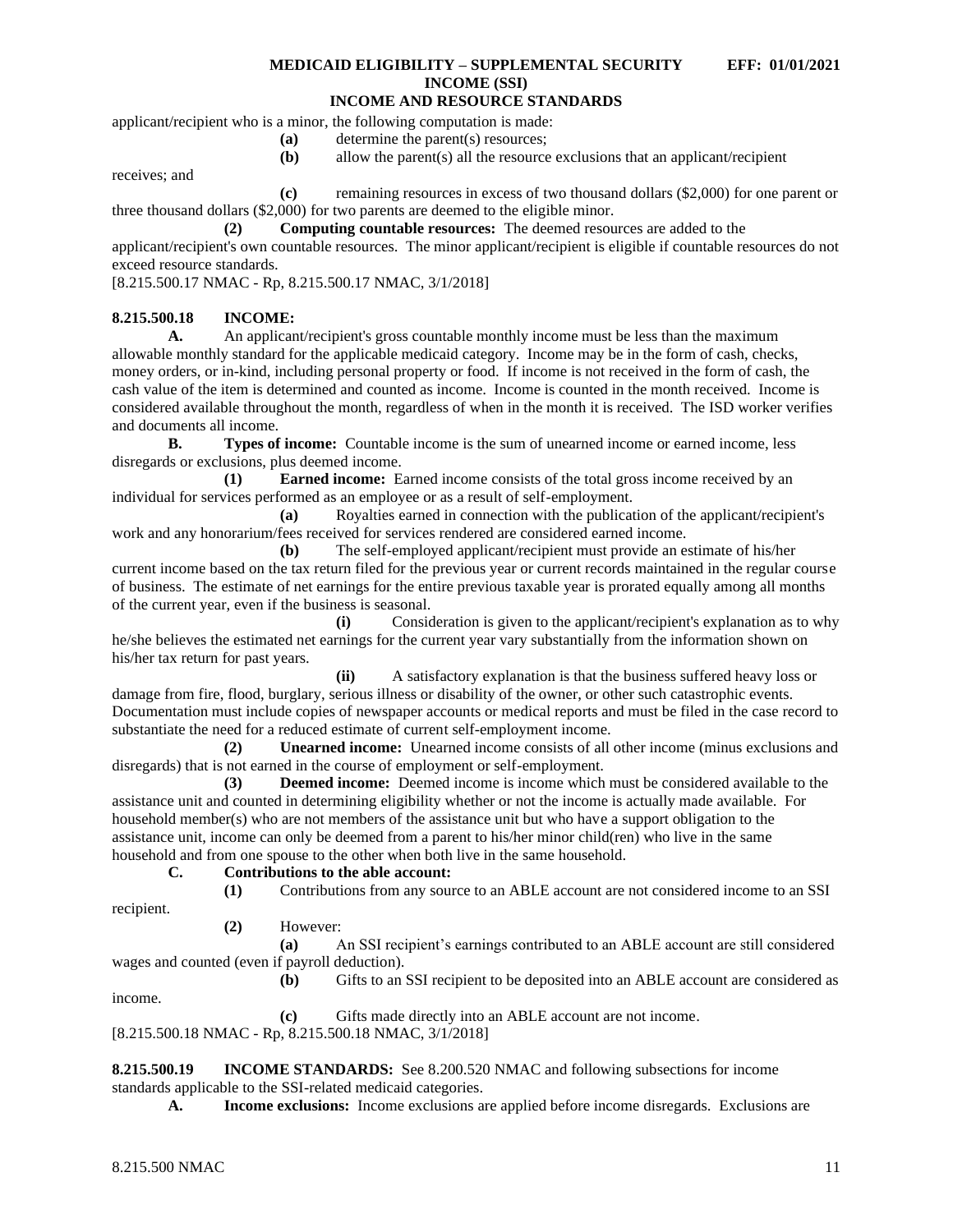applied in determining eligibility whether the income belongs to the applicant/recipient or to an individual from whom income is deemed.

**B. Infrequent or irregular income:** Exclude the first thirty dollars (\$30) per calendar quarter of earned income; and the first sixty dollars (\$60) per calendar quarter of unearned income. The following definitions apply.

**(1)** "Irregular income" is income received on an unscheduled or unpredictable basis.

**(2)** "Infrequent income" is income received only once during a calendar quarter from a single

source and includes:

- **(a)** proceeds of life insurance policies;
- **(b)** prizes and awards;
- **(c)** gifts;
- **(d)** support and alimony;
- **(e)** inheritances;
- **(f)** interest per account, and royalties;
- **(g)** one-time lump sum payments, such as social security or retroactive SSI.

**(3)** "Frequency" is evaluated for the calendar quarter (i.e., January - March, April - June, July

- September, October - December) but the dollar amount is considered in the month received.

**C. Foster care:** Foster care payments are totally excluded if:

**(1)** the foster child is not eligible for SSI; and

**(2)** the child was placed in the applicant/recipient's home by a public or private nonprofit child placement or child care agency.

**D. Domestic volunteer services exclusions:** Payments to volunteers under domestic volunteer services (ACTION) programs are excluded from consideration as income in the eligibility determination process. These programs include the following:

- **(1)** volunteers in service to America (VISTA);
- **(2)** university year for action (UYA);
- **(3)** special demonstration and volunteer programs;
- **(4)** retired senior volunteer program (RSVP);
- **(5)** foster grandparent program;
- **(6)** senior companion program.

**E. Census bureau employment:** Wages paid by the census bureau for temporary employment related to the census are excluded from consideration as income in the eligibility determination process. [8.215.500.19 NMAC - Rp, 8.215.500.19 NMAC, 3/1/2018]

### <span id="page-12-0"></span>**8.215.500.20 UNEARNED INCOME:**

A. Unearned income includes all income not earned in the course of employment or self-employment.

**B.** Income paid to one spouse is considered the income of that spouse. One-half the total income paid to a couple is considered available to each member of the couple.

**(1)** If payment is made in the name of either or both spouses and another party, only the applicant/recipient's proportionate share is considered available to him/her.

**(2)** If income is derived from property for which ownership is not established, such as unprobated property, one-half of the income is considered available to each member of a married couple.

**C. Standards for unearned income:** Unearned income is computed on a monthly basis. If there are no expenses incurred with the receipt of unearned income, such as annuities, pensions, retirement payments or disability benefits, the gross amount is considered countable unearned income.

**(1) Social security overpayments:** If the social security administration withholds an amount because of an overpayment, the gross social security payment amount is used to determine eligibility.

**(2) Rental income:** If an applicant/recipient has rental property, the ISD worker allows the cost of real estate taxes, maintenance and repairs, advertising, mortgage insurance and interest payments on the mortgage as deductions from the amount received as rent.

**(3) Interest on promissory note or sales contract:** The portion of the payment representing interest received from a promissory note or sales contract is considered unearned income. The market value of promissory notes or sales contracts and the portion of the payment representing payment of the principal are considered resources. See also Subsection L of Section 8.215.500.14 NMAC, *home replacement exclusion*.

## **D. Unearned income exclusions:**

**(1) Interest from an excluded burial fund:** Interest from an excluded burial fund is not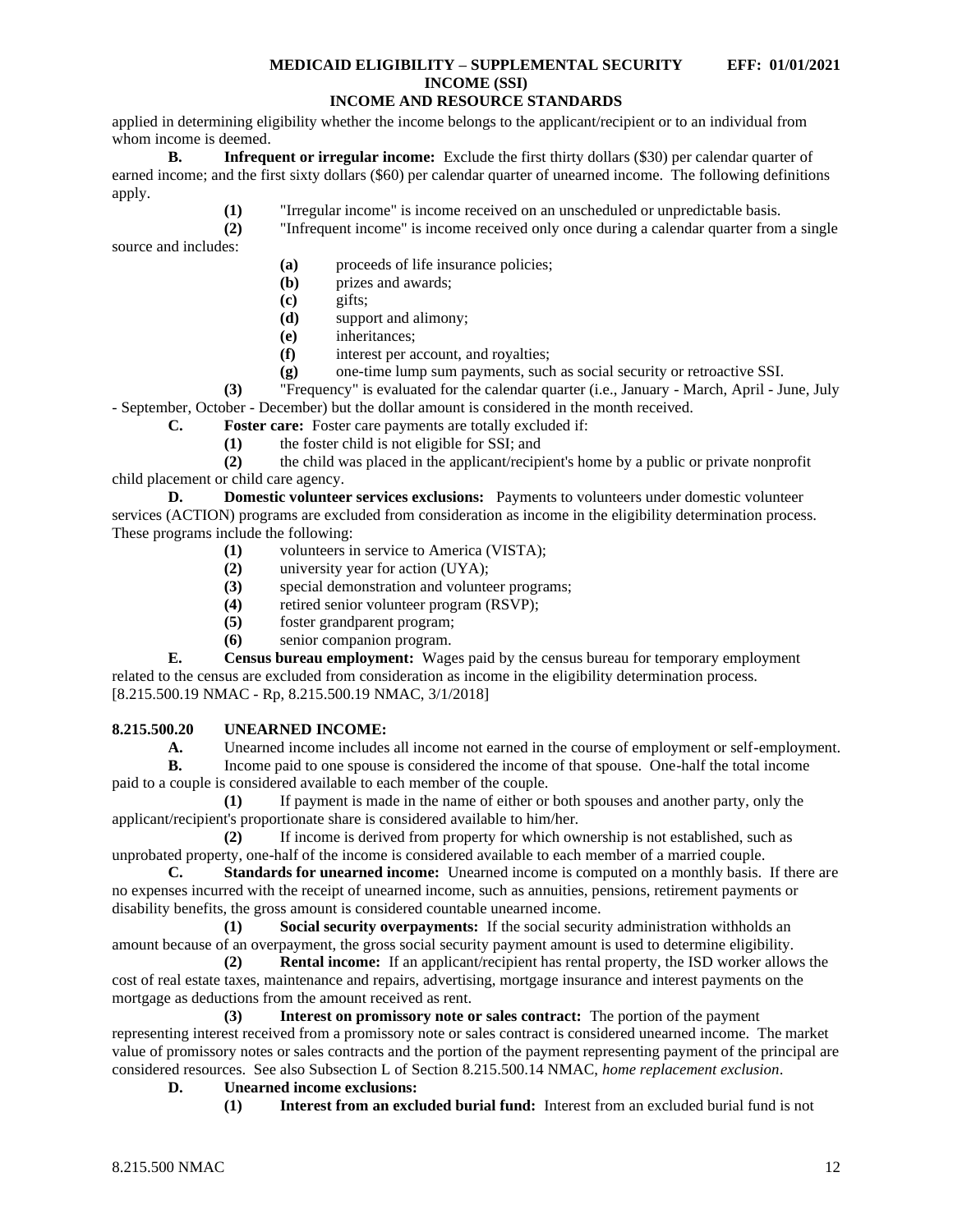## **INCOME AND RESOURCE STANDARDS**

considered unearned income if the interest is applied toward the fund balance. If the interest is paid to the applicant/recipient, it is considered unearned income.

**(2) Tax refunds and earned income tax credit:** Tax refunds from any public agency for property taxes or taxes on food purchases are totally excluded. Any portion of a federal income tax return which constitutes an earned income tax credit is excluded.

**(3) Grants, scholarships and fellowships:** All grants, scholarships and fellowships used to pay tuition and fees at an educational institution, including vocational and technical schools, are totally excluded. Any portion of a grant, scholarship or fellowship used to pay any other expense, such as food, clothing or shelter, is not excluded.

**(4) Veterans payments:** Veterans aid and attendance (A&A) payments are excluded from unearned income for determination of eligibility.

**(a)** If an applicant/recipient receives an augmented VA payment as a veteran or veteran's widow or widower, the payment amount may include an increment for a dependent. If so, the VA must be contacted to provide documentation of the portion of the payment which represents the dependent's increment. When verified, this amount of the VA payment is considered the dependent's income.

**(b)** The portion of a veterans administration improved pension (VAIP) benefit intended for unreimbursed medical expenses is excluded for purposes of eligibility determination.

**(5) Payments by a third party:** Third party payments are excluded as income if made directly to the applicant/recipient's creditor.

**(a)** Third party payments may include mortgage payments by credit life or credit disability insurance and installment payments by a family member on a burial plot or prepaid burial contract.

**(b)** Interest from a burial contract that is automatically applied to the outstanding balance is excluded from unearned income. If the payment or interest is sent to the individual, it is counted as unearned income regardless of the sender's (third party's) intentions. This applies even if the sender specifies the purpose of the payment on the check.

**(c)** This provision does not apply if the signature of the creditor and the individual must both be present in order to negotiate the check (two-party check).

**(6) Indian tribe per capita payments:** Certain per capita payments are excluded from income and resources.

**(a)** Up to two thousand dollars two thousand dollars (\$2,000) of per capita distributions of judgment funds to members of the confederated tribes of the Warm Springs Reservation are excluded except for funds held by Alaska native regional and village corporations (ANRVC) that are not held in trust by the secretary of the interior. ANRVC dividend distributions are not excluded from countable income under this exclusion (per Public Law 97-436 section 4, 98-64, and 100-580).

**(b)** All distributions to heirs of certain deceased Indians under the Old Age Assistance Claims Settlement Act except for per capita shares in excess of two thousand dollars (\$2,000) (per Public Law 98-500 section 8).

**(c)** Up to two thousand dollars (\$2,000) per year received by Indians that is derived from individual interests in trust or restricted lands (per Public Law 103-66 section 13736, 92-203, and 100-241).

**(d)** Up to two thousand dollars (\$2,000) per year received by Indians that is derived from individual interests in trust or restricted lands (per Public Law 111-291).

**(e)** Amounts received by an individual as a lump sum or a periodic payment via the Cobell settlement cannot be counted as income in the month received or as a resource for a one year period beginning with the date of receipt (per Public Law 111-291 section 101).

**(7) Plans for achieving self-support:** Income derived from, or necessary to, an approved plan for achieving self-support for a blind or disabled applicant/recipient under 65 years of age is excluded.

**(a)** For an applicant/recipient who is blind or disabled and over 65 years of age, this exclusion applies only if he/she received medicaid for the month preceding his/her 65th birthday.

**(b)** The self-support plan must be in writing and contain the following:

**(i)** designated occupational objective;

**(ii)** specification of any savings (resource) or earnings needed to complete the plan, such as amounts needed for purchase of equipment or for financial independence;

occupational goal; and

**(iii)** identification and segregation of any income saved to meet the

**(iv)** designation of a time period for completing the plan and achieving the

occupational goal.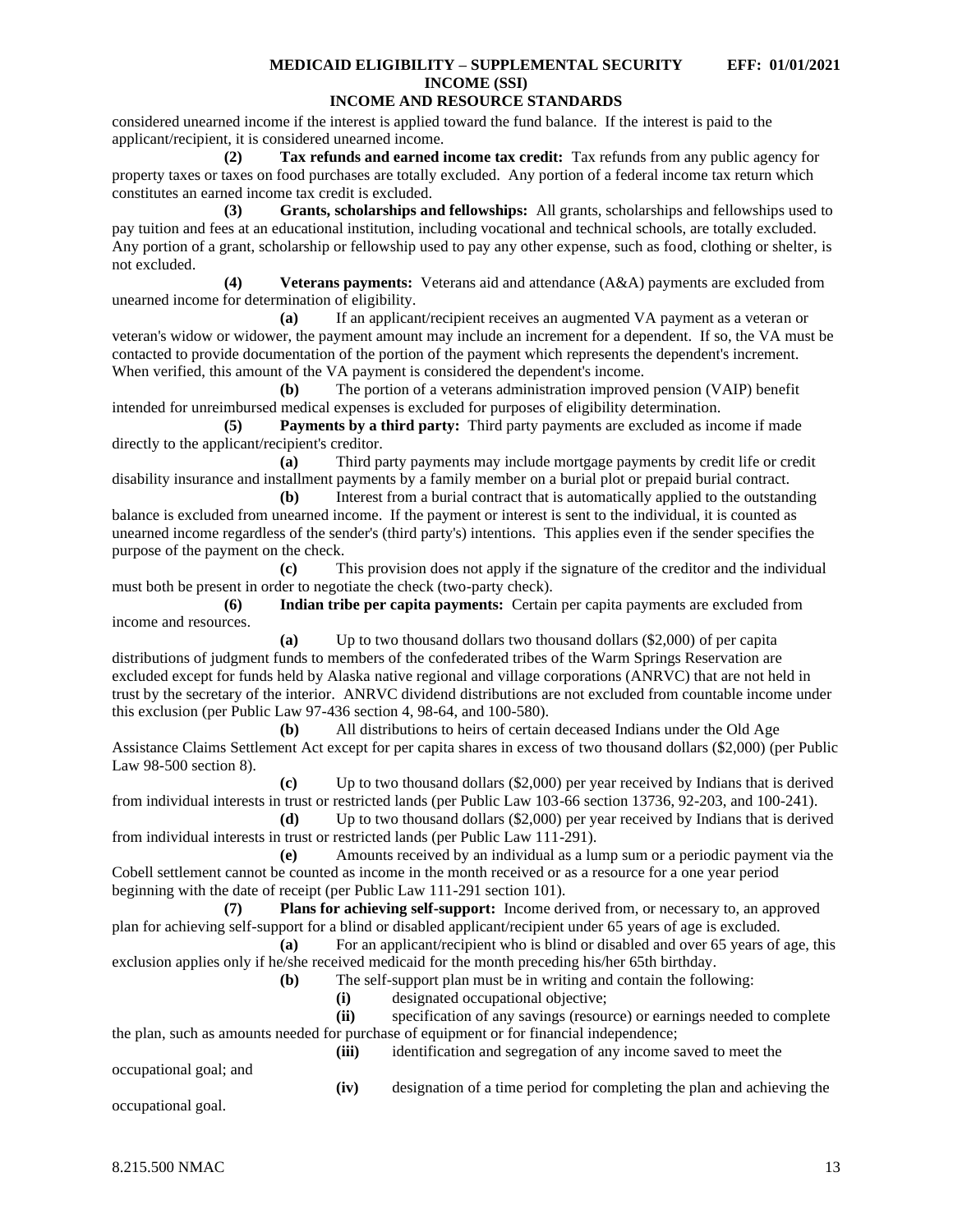## **INCOME AND RESOURCE STANDARDS**

**(c)** Plans for achieving self-support are developed by vocational rehabilitation counselors. If a self-support plan is not in place, the ISD worker makes a referral to the division of vocational rehabilitation (DVR).

**(d)** The ISD worker forwards the written plan and documentation to the MAD eligibility unit. The plan must be approved by that unit.

**(e)** An approved plan is valid for the following specified time periods:

- **(i)** initial period of no more than 18 months;
- **(ii)** extension period of no more than 18 months;
- **(iii)** final period of no more than 12 months; and
- **(iv)** total period of no more than 48 months.

**(8) Agent orange settlement payments:** Agent orange settlement payments made to veterans or their survivors are excluded from consideration as income in determining eligibility.

**(9) Radiation Exposure Compensation Act payments:** Payments made under the Radiation Exposure Compensation Act are excluded from consideration as income in determining eligibility.

**(10) Remembrance, responsibility and the future foundation:** Payments to individual survivors forced into slave labor by the Nazis are excluded.

**(11) Victims compensation payments:** Payments made by a state-administered fund established to aid victims of crime are excluded from consideration as income in determining eligibility.

**(12) SSI lump sums for retroactive periods:** Supplemental security income (SSI) lump sum payments for retroactive periods are excluded from consideration as countable income in the month received.

**(13) Life insurance and other burial benefits:** Life insurance and other burial benefits are unearned income to the beneficiary (not the owner). The ISD worker must subtract the amount spent on the insured individual's last illness or burial up to one thousand five hundred dollars (\$1,500). Any excess is counted as unearned income.

**(14) One hundred percent state-funded assistance payment:** Any one hundred percent state-funded assistance payment based on need, such as general assistance (GA), is excluded. Any interim payments made by a state or municipality from all state or local funds while an SSI application is pending are excluded.

**(15) ABLE ACT distributions:** Distributions from an ABLE account are excluded as income of the designated beneficiary. Qualified disability expenses (QDEs) are expenses related to the blindness or disability of the designated beneficiary and for the benefit of the designated beneficiary. The following (QDEs) are excluded:

**(a) Housing related QDEs:** mortgages (including house insurance), real property taxes, rent, heating fuel, gas, electricity, water, sewer, and garbage removal.

**(b) Non-housing related QDEs:** education, transportation, employment training and support, assistive technology and related services, health, prevention and wellness, financial management and administrative services, legal fees, expenses for ABLE account oversight and monitoring, funeral and burial, and basic living expenses.

**(c) Non-qualified expenses.**

**(d) QDEs for non-housing:** Distributions for other non-housing expenses are excluded if retained beyond the month received in their current ABLE account if the distribution is identifiable and is intended to eventually be expended for non-housing costs.

**(e) Non-qualified expenses: N**ot excluded under the ABLE Act are housingrelated or other QDEs if retained by the beneficiary for two months. [8.215.500.20 NMAC - Rp, 8.215.500.20 NMAC, 3/1/2018]

### <span id="page-14-0"></span>**8.215.500.21 DEEMED INCOME:**

**A. Availability:** Deemed income is income which must be considered available to members of an assistance unit regardless of whether the income is actually made available.

**B. Situations in which deeming occurs:** For household member(s) who are not members of the assistance unit but who have a support obligation to the assistance unit member(s), income can only be deemed from a parent(s) to his/her minor child(ren) who live in the same household and from one spouse to the other when both live in the same household.

**C. Parent or spouse receiving benefits based on economic need:** In a deeming situation where one parent or the spouse is receiving a needs benefit, the benefit plus all of the income of the spouse/parent who receives the benefit is excluded from the deeming process. This exclusion applies only to the income of the individual who receives the benefit.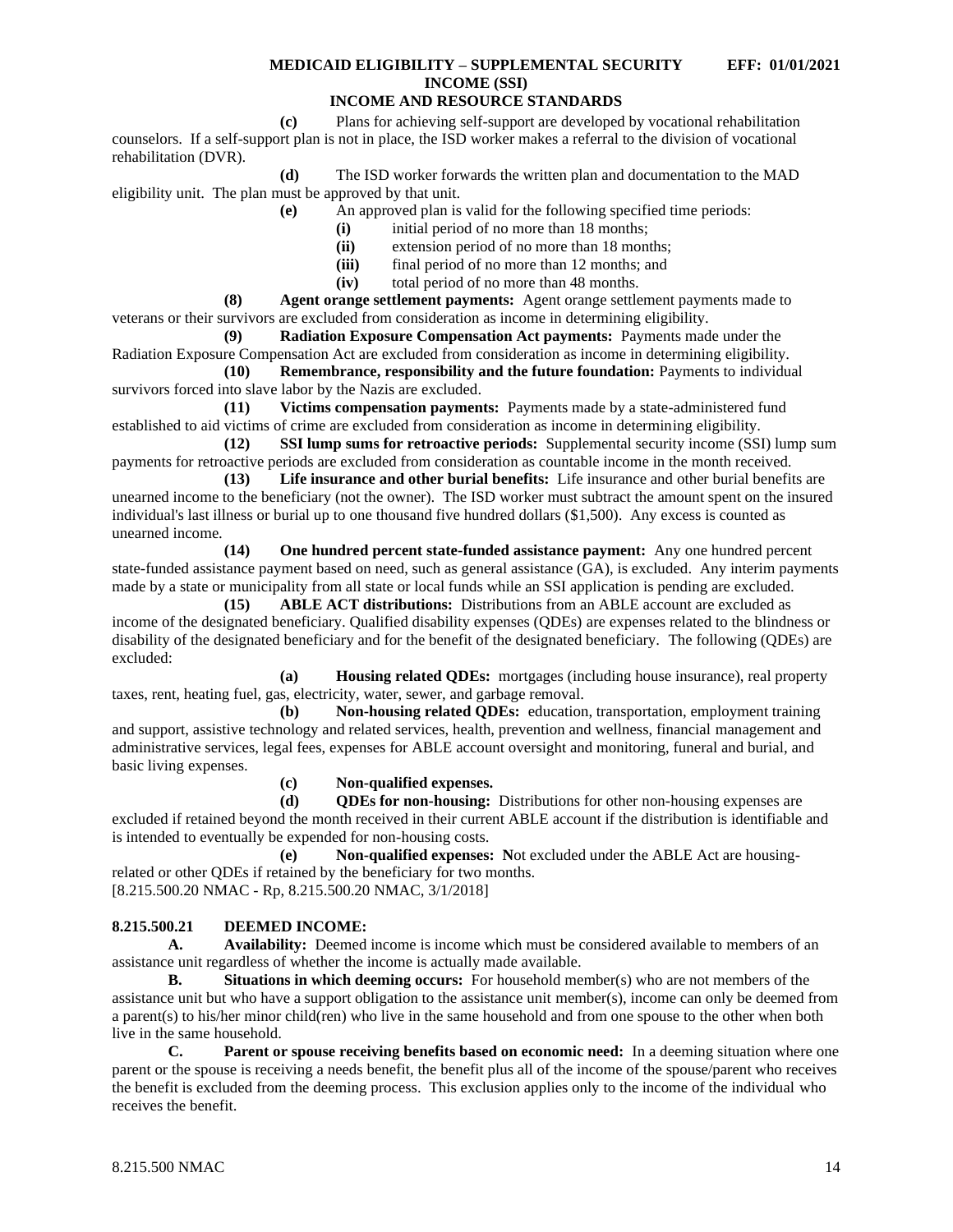## **INCOME AND RESOURCE STANDARDS**

**(1) Needs benefit defined:** "Needs benefit" is any benefit or assistance which is paid by a governmental agency on the basis of economic need.

**(2) Consideration of household membership:** Even if the income of one parent is excluded from the deeming process, the parent is considered a member of the household for purposes of determining the parental allocation. This does not apply to benefits received under the temporary assistance to needy families (TANF) program. No income is allocated to a parent or child if that parent or child is receiving TANF assistance.

**D. Applicant living with ineligible spouse:**

**(1)** If an applicant/recipient is living in the same household with an ineligible spouse, income may be deemed from the ineligible spouse to the applicant/recipient.

**(2)** The methodology described below does not apply to the qualified medicare beneficiaries (QMB) program. See Paragraph (1) of Subsection B of Section 8.240.500.15 NMAC for methodology applicable to the QMB program only.

**(a) Evaluation of applicant's income:** Determine the amount of income available to the applicant using only the applicant's own income and allow the twenty dollars (\$20) disregard. If the applicant/recipient has earned income, the first sixty five dollars (\$65) plus one-half of the remainder is also disregarded.

**(i)** If an applicant/recipient's own income exceeds the income standard for an individual, the applicant/recipient is ineligible. No further calculation needs to be done.

**(ii)** If an applicant/recipient's countable income is less than the standard for an individual, determine the ineligible spouse's gross income.

**(b) Evaluation of ineligible spouse's gross income:** Determine the ineligible spouse's gross income (both earned and unearned). Subtract the twenty dollars (\$20) general disregard plus the first sixty five dollars (\$65) and one-half of the remainder from any earned income. If there are no children in the household, compare the ineligible spouse's countable income to one-half of the SSI federal benefit rate (FBR) for an individual not living in the household of others. If the ineligible spouse's countable income is less than one-half of the SSI FBR, no income is deemed from the ineligible spouse to the applicant/recipient. If the ineligible spouse's countable income equals or exceeds one-half of the SSI FBR, income is deemed from the ineligible spouse to the applicant.

### **E. Applicant living with ineligible spouse and children:**

**(1)** A "child" is under 18 years of age or under 21 years of age if a full-time student at an accredited institution of learning.

**(2)** If there are children in the household, subtract a living allowance for each ineligible child from the ineligible spouse's countable income. The living allowance is one-half of the monthly SSI FBR for an individual not living in a household with others less any income attributable to the child. If the remaining amount is less than one-half of the SSI FBR, no income is deemed from the ineligible spouse to the applicant/recipient. If the remaining amount equals or exceeds one-half of the SSI FBR, income is deemed from the ineligible spouse to the applicant/recipient.

**(3) Determination of countable income:** Add the total gross unearned income of the ineligible spouse to the total gross unearned income of the applicant/recipient. The twenty dollars (\$20) disregard is deducted from the combined total of the couple's unearned income. If the total unearned income is less than twenty dollars (\$20), the remainder is deducted from the combined total of the couple's earned income. The first sixty five dollars (\$65) and half (1/2) of the remainder is subtracted from the combined total of the couple's earned income. After all applicable disregards have been subtracted, the remaining earned and unearned income amounts are combined to arrive at the total countable income. If the total countable income is less than the income standard for a couple, the applicant/recipient is eligible.<br> **F.** Applicant child living

**F. Applicant child living with ineligible parents:** A "child" applicant/recipient is under 18 years of age. The ISD worker determines the total gross monthly amount of parental income, both unearned and earned. The ISD worker applies appropriate income disregards to calculate the countable deemed income. See Section 8.200.520.18 NMAC, *deemed income worksheet*. If the deemed income plus the child's separate income exceeds the income standard for an applicant/recipient, the child is not eligible for that month.

**G. Applicant/recipient parent and applicant/recipient child(ren):** If a household is composed of an applicant/recipient parent and an applicant/recipient child(ren), the income is deemed from the ineligible spouse to the applicant/recipient spouse if appropriate. See Subsection B of Section 8.215.500.21 NMAC, *deemed income*.

**(1)** If there is enough total income to make the applicant/recipient parent ineligible, the remainder of the income is carried over to be deemed to the child(ren). Deemed income is divided equally among the applicant/recipient children.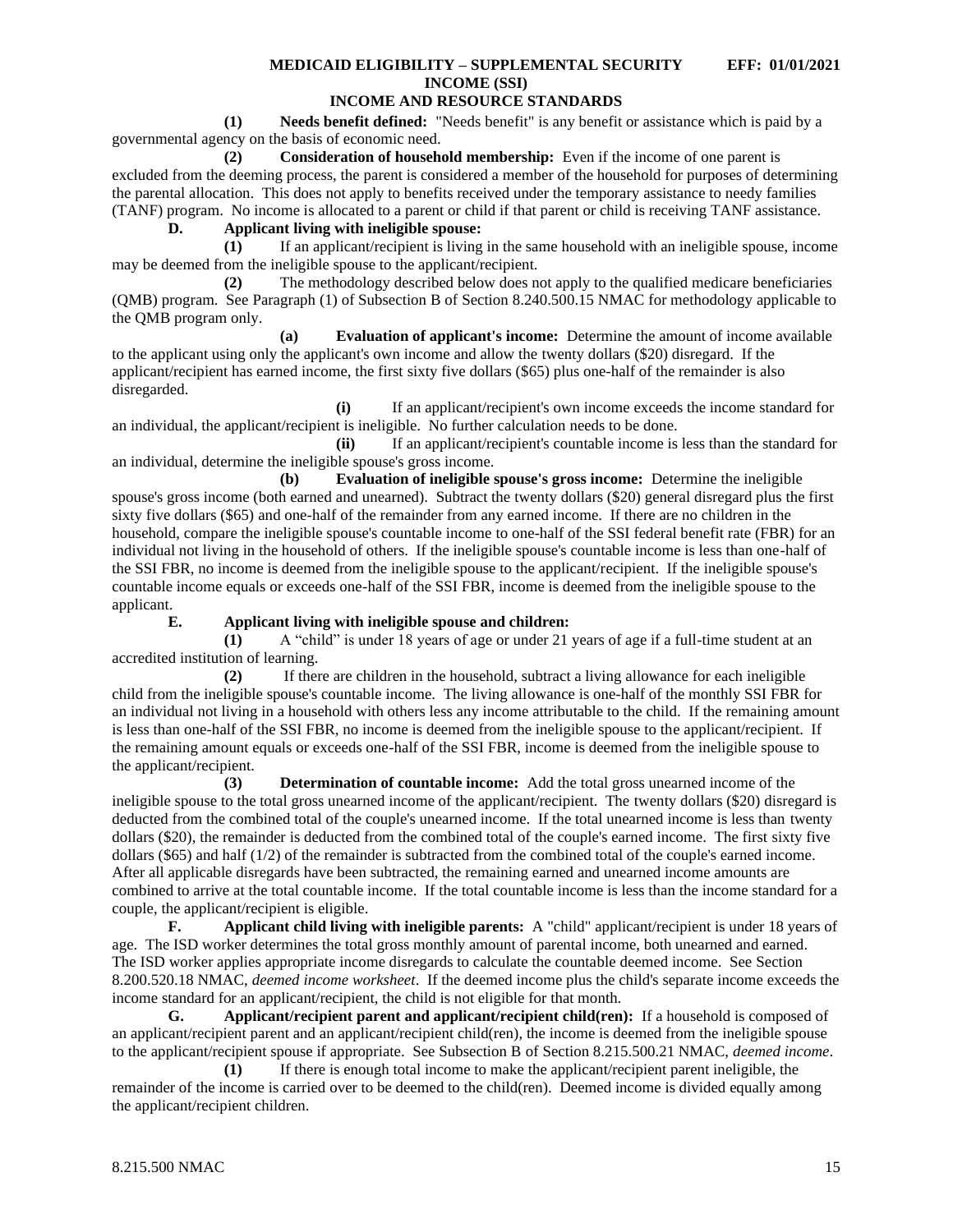**(2)** If the total countable income of the child, including the deemed income, is more than the applicable income standard, the child is ineligible.

[8.215.500.21 NMAC - Rp, 8.215.500.21 NMAC, 3/1/2018]

<span id="page-16-0"></span>**8.215.500.22 DISREGARDS:** Income disregards are allowed as described below when applicable.

**A. Child support payments:** One-third of the amount of child support payments made to a child applicant/recipient is disregarded. The remainder is considered unearned income, subject to the appropriate disregards.

**B. Twenty dollar disregard:** The first twenty dollars (\$20) of unearned or earned income received in a month is disregarded. This disregard is applied first to unearned income, then to earned income if the unearned income is less than twenty dollars (\$20). If there is no unearned income, the entire twenty dollars (\$20) is applied to the gross earned income. This disregard is not applicable to payments made to an applicant/recipient through a state or other government assistance program, or by a private charitable organization, where such payments are based on the applicant/recipient's need.

**C. Additional earned income disregard:** After disregarding the first twenty dollars (\$20) as specified in Subsection B of Section 8.215.500.22 NMAC above, if appropriate, earned income of sixty-five (\$65) per month plus one-half of the remainder is disregarded.

**D. Work-related expenses of the blind or disabled:** Work-related expenses of an employed applicant/recipient or couple who is/are legally blind or disabled are disregarded. This disregard is for earned income only. The dollar amount of expenses which may be disregarded must be items or services directly related to enabling a person to work and which are necessarily incurred by that individual because of a physical or mental disability or blindness. Such costs incurred must be reasonable. Expenses are disregarded when paid and must be verified.

**(1)** This disregard does not apply to an applicant/recipient who is blind and is 65 years of age or older, unless he/she was receiving SSI payments due to blindness or disability in the month before turning 65 or received payments under a state aid to the blind or disabled program.

**(2)** Types of work-related expenses which may be disregarded include:

- **(a)** federal, state, and local income taxes;
- **(b)** social security contributions;
- **(c)** union dues;
- **(d)** transportation costs, including actual cost of bus/taxi cab fare, or 15 cents per

mile for private automobile;

- **(e)** lunches;
- **(f)** child care costs, if not otherwise provided;
- **(g)** uniforms, tools, and other necessary equipment;

**(h)** special vehicle modifications to enable transportation to and from work, but not the cost of the vehicle itself;

**(i)** attendants who may be hired for the purpose of taking applicant/recipient to and from work, and getting ready for work;

**(j)** durable medical equipment that is medically related and generally not useful in absence of the blindness or disability yet are necessary to attend and perform tasks in the work place;

**(k)** expenses for work related equipment which is impairment related and necessary for the individual to perform his/her tasks;

**(l)** prostheses necessary to perform work related tasks;

**(m)** design modifications related to blindness or disability that enable the

applicant/recipient to leave home in order to attend work, or design modifications made to the work area of the home in the case where the applicant/recipient engages in a home based business; and

**(n)** special expenses necessary to enable an applicant/recipient who is blind or disabled to engage in employment, such as a seeing-eye dog, braille instructions, or instructions on using special equipment.

**(3)** If items or services above are purchased through an installment contract, the payments are disregarded. Should the item or service be a one time purchase, the purchase may be pro-rated over a 12 month period, or over the life of the contract.

**(4)** For items which are leased, the monthly payment would be disregarded.

### **E. Student earned income:**

**(1)** This disregard applies only to a student's own earned income and includes all payments